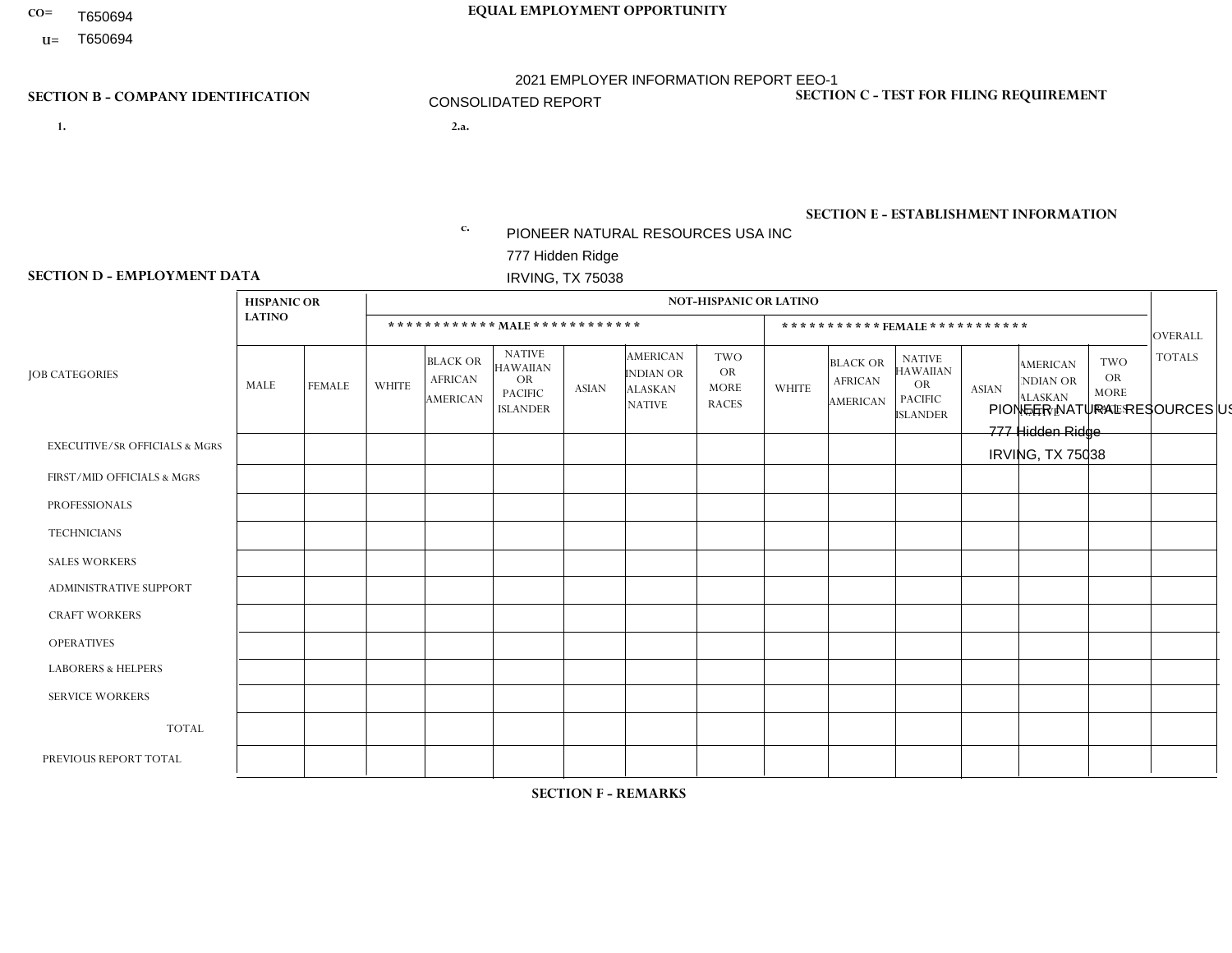- T650694
- **U=**

# **CO= EQUAL EMPLOYMENT OPPORTUNITY**

2021 EMPLOYER INFORMATION REPORT EEO-1

### HEADQUARTERS REPORT

- **1. 2.a.** PIONEER NATURAL RESOURCES USA INC 777 Hidden Ridge IRVING, TX 75038
- 2.a. PIONEER NATURAL RESOURCES USA INC 777 Hidden Ridge IRVING, TX 75038

EIN= 752516853

## **SECTION B - COMPANY IDENTIFICATION SECTION C - TEST FOR FILING REQUIREMENT**

1- Y 2- N 3- N DUNS= 154679435

**SECTION E - ESTABLISHMENT INFORMATION c.** NAICS: 551114 - Corporate, Subsidiary, and Regional Managing Offices

### **SECTION D - EMPLOYMENT DATA**

|                                          | <b>HISPANIC OR</b> |               |              |                                                      |                                                                                    |                |                                                                        | <b>NOT-HISPANIC OR LATINO</b>                          |                |                                                      |                                                                                    |                |                                                                       |                                                        |                |
|------------------------------------------|--------------------|---------------|--------------|------------------------------------------------------|------------------------------------------------------------------------------------|----------------|------------------------------------------------------------------------|--------------------------------------------------------|----------------|------------------------------------------------------|------------------------------------------------------------------------------------|----------------|-----------------------------------------------------------------------|--------------------------------------------------------|----------------|
|                                          | <b>LATINO</b>      |               |              |                                                      | ************ MAIE************                                                      |                |                                                                        |                                                        |                |                                                      | *********** FEMALE ***********                                                     |                |                                                                       |                                                        | <b>OVERALL</b> |
| <b>JOB CATEGORIES</b>                    | MALE               | <b>FEMALE</b> | <b>WHITE</b> | <b>BLACK OR</b><br><b>AFRICAN</b><br><b>AMERICAN</b> | <b>NATIVE</b><br><b>HAWAIIAN</b><br><b>OR</b><br><b>PACIFIC</b><br><b>ISLANDER</b> | <b>ASIAN</b>   | <b>AMERICAN</b><br><b>INDIAN OR</b><br><b>ALASKAN</b><br><b>NATIVE</b> | <b>TWO</b><br><b>OR</b><br><b>MORE</b><br><b>RACES</b> | <b>WHITE</b>   | <b>BLACK OR</b><br><b>AFRICAN</b><br><b>AMERICAN</b> | <b>NATIVE</b><br><b>HAWAIIAN</b><br><b>OR</b><br><b>PACIFIC</b><br><b>ISLANDER</b> | <b>ASIAN</b>   | <b>AMERICAN</b><br><b>NDIAN OR</b><br><b>ALASKAN</b><br><b>NATIVE</b> | <b>TWO</b><br><b>OR</b><br><b>MORE</b><br><b>RACES</b> | <b>TOTALS</b>  |
| <b>EXECUTIVE/SR OFFICIALS &amp; MGRS</b> | $\overline{1}$     |               | 14           | $\mathbf 0$                                          | $\Omega$                                                                           | $\overline{2}$ | $\Omega$                                                               | $\Omega$                                               | $\overline{7}$ | $\Omega$                                             | 0                                                                                  | $\mathbf 0$    | $\mathbf 0$                                                           | $\mathbf 0$                                            | 25             |
| FIRST/MID OFFICIALS & MGRS               | 6                  | 3             | 83           | 5                                                    | $\Omega$                                                                           | 4              |                                                                        | $\Omega$                                               | 38             | 3                                                    | $\Omega$                                                                           | $\overline{4}$ |                                                                       | $\Omega$                                               | 148            |
| <b>PROFESSIONALS</b>                     | 18                 | 14            | 220          | 8                                                    | $\Omega$                                                                           | 39             |                                                                        | 6                                                      | 107            | 13                                                   | $\mathbf 0$                                                                        | 16             | 3                                                                     | $\overline{4}$                                         | 449            |
| <b>TECHNICIANS</b>                       | 3                  | 3             | 36           | $\overline{2}$                                       | $\Omega$                                                                           | $\overline{2}$ | $\Omega$                                                               | $\Omega$                                               | 29             | 2                                                    | $\Omega$                                                                           | $\overline{7}$ | $\Omega$                                                              | $\Omega$                                               | 84             |
| <b>SALES WORKERS</b>                     | $\Omega$           | $\mathbf 0$   | $\Omega$     | $\Omega$                                             | $\Omega$                                                                           | $\Omega$       | $\Omega$                                                               | $\Omega$                                               | $\Omega$       | $\Omega$                                             | $\Omega$                                                                           | $\Omega$       | $\Omega$                                                              | $\Omega$                                               | $\mathbf 0$    |
| <b>ADMINISTRATIVE SUPPORT</b>            | 1                  | 6             | 11           | $\Omega$                                             | $\Omega$                                                                           | $\Omega$       |                                                                        | $\Omega$                                               | 27             | 12                                                   | $\Omega$                                                                           | 3              | $\Omega$                                                              | $\Omega$                                               | 61             |
| <b>CRAFT WORKERS</b>                     | $\Omega$           | $\mathbf 0$   | $\Omega$     | $\Omega$                                             | $\Omega$                                                                           | $\Omega$       | $\Omega$                                                               | $\Omega$                                               | $\Omega$       | $\Omega$                                             | $\Omega$                                                                           | $\Omega$       | $\Omega$                                                              | $\Omega$                                               | $\mathbf 0$    |
| <b>OPERATIVES</b>                        | $\mathbf{0}$       | $\mathbf 0$   | $\mathbf 0$  | 0                                                    | $\Omega$                                                                           | $\Omega$       | $\Omega$                                                               | $\Omega$                                               | $\Omega$       | $\Omega$                                             | $\Omega$                                                                           | $\Omega$       | $\Omega$                                                              | $\mathbf 0$                                            | $\mathbf 0$    |
| <b>LABORERS &amp; HELPERS</b>            | $\Omega$           | $\mathbf 0$   | $\mathbf 0$  | 0                                                    | $\Omega$                                                                           | $\Omega$       | $\Omega$                                                               | $\Omega$                                               | $\Omega$       | $\Omega$                                             | 0                                                                                  | $\Omega$       | $\Omega$                                                              | $\Omega$                                               | 0              |
| <b>SERVICE WORKERS</b>                   | $\mathbf{0}$       | $\mathbf 0$   | $\mathbf{0}$ | 0                                                    | $\Omega$                                                                           | $\Omega$       | $\Omega$                                                               | $\Omega$                                               | $\Omega$       | $\Omega$                                             | $\Omega$                                                                           | $\Omega$       | $\Omega$                                                              | $\Omega$                                               | $\mathbf 0$    |
| <b>TOTAL</b>                             | 29                 | 27            | 364          | 15                                                   | $\mathbf 0$                                                                        | 47             | 3                                                                      | 6                                                      | 208            | 30                                                   | 0                                                                                  | 30             | 4                                                                     | $\overline{4}$                                         | 767            |
| PREVIOUS REPORT TOTAL                    | 35                 | 30            | 393          | 23                                                   | $\Omega$                                                                           | 50             | 3                                                                      | 5                                                      | 227            | 39                                                   | $\mathbf 0$                                                                        | 36             | 4                                                                     | 4                                                      | 849            |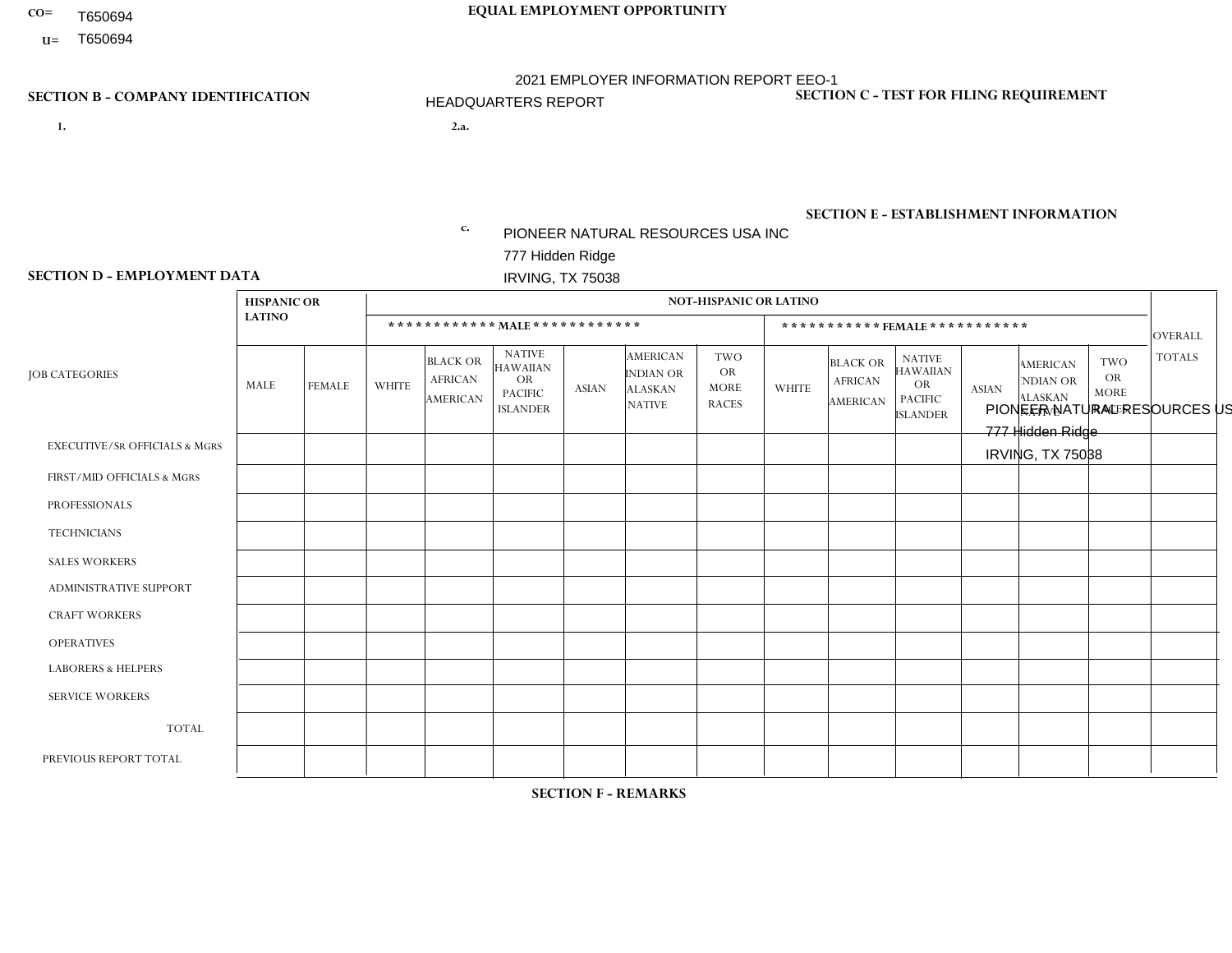- T650694
- **U=**

- **1. 2.a.** PIONEER NATURAL RESOURCES USA INC 777 Hidden Ridge IRVING, TX 75038
- 2.a. Pioneer Natural Resources USA Inc 3617 N. Big Spring St Midland, TX 79705

EIN= 752516853

## **SECTION B - COMPANY IDENTIFICATION SECTION C - TEST FOR FILING REQUIREMENT**

1- Y 2- N 3- N DUNS= 154679435

# **SECTION E - ESTABLISHMENT INFORMATION c.**

NAICS: 211120 - Crude Petroleum Extraction

### **SECTION D - EMPLOYMENT DATA**

|                                          | <b>HISPANIC OR</b> |                 |                |                                                      |                                                                                    |                |                                                                        | <b>NOT-HISPANIC OR LATINO</b>                          |              |                                               |                                                                                    |              |                                                                       |                                                        |                |
|------------------------------------------|--------------------|-----------------|----------------|------------------------------------------------------|------------------------------------------------------------------------------------|----------------|------------------------------------------------------------------------|--------------------------------------------------------|--------------|-----------------------------------------------|------------------------------------------------------------------------------------|--------------|-----------------------------------------------------------------------|--------------------------------------------------------|----------------|
|                                          | <b>LATINO</b>      |                 |                |                                                      | ************ MALE ************                                                     |                |                                                                        |                                                        |              |                                               | ***********FEMALE***********                                                       |              |                                                                       |                                                        | <b>OVERALL</b> |
| <b>JOB CATEGORIES</b>                    | MALE               | <b>FEMALE</b>   | <b>WHITE</b>   | <b>BLACK OR</b><br><b>AFRICAN</b><br><b>AMERICAN</b> | <b>NATIVE</b><br><b>HAWAIIAN</b><br><b>OR</b><br><b>PACIFIC</b><br><b>ISLANDER</b> | <b>ASIAN</b>   | <b>AMERICAN</b><br><b>INDIAN OR</b><br><b>ALASKAN</b><br><b>NATIVE</b> | <b>TWO</b><br><b>OR</b><br><b>MORE</b><br><b>RACES</b> | <b>WHITE</b> | <b>BLACK OR</b><br><b>AFRICAN</b><br>AMERICAN | <b>NATIVE</b><br><b>HAWAIIAN</b><br><b>OR</b><br><b>PACIFIC</b><br><b>ISLANDER</b> | <b>ASIAN</b> | <b>AMERICAN</b><br><b>NDIAN OR</b><br><b>ALASKAN</b><br><b>NATIVE</b> | <b>TWO</b><br><b>OR</b><br><b>MORE</b><br><b>RACES</b> | <b>TOTALS</b>  |
| <b>EXECUTIVE/SR OFFICIALS &amp; MGRS</b> | $\mathbf{0}$       | $\mathbf{0}$    | $\mathbf 0$    | 0                                                    | $\Omega$                                                                           | $\Omega$       | $\Omega$                                                               | $\mathbf{0}$                                           | 1            | $\Omega$                                      | $\Omega$                                                                           | $\Omega$     | $\Omega$                                                              | $\Omega$                                               | $\mathbf{1}$   |
| FIRST/MID OFFICIALS & MGRS               | 6                  | 6               | 35             | 0                                                    | $\Omega$                                                                           | $\Omega$       | $\Omega$                                                               | $\Omega$                                               | 17           | $\blacktriangleleft$                          | $\Omega$                                                                           | $\Omega$     | $\Omega$                                                              | $\Omega$                                               | 65             |
| <b>PROFESSIONALS</b>                     | 11                 | 29              | 35             | $\overline{c}$                                       | $\Omega$                                                                           | $\overline{2}$ |                                                                        | $\Omega$                                               | 27           | $\overline{2}$                                | $\Omega$                                                                           |              | $\Omega$                                                              | $\Omega$                                               | 110            |
| <b>TECHNICIANS</b>                       | 2                  | 12 <sup>2</sup> | $\overline{4}$ | 0                                                    | $\Omega$                                                                           | $\Omega$       | $\Omega$                                                               | $\Omega$                                               | 21           | 2                                             | $\Omega$                                                                           | $\Omega$     | $\Omega$                                                              | $\Omega$                                               | 41             |
| <b>SALES WORKERS</b>                     | $\mathbf 0$        | $\overline{0}$  | $\overline{1}$ | 0                                                    | $\Omega$                                                                           | $\Omega$       | $\Omega$                                                               | $\Omega$                                               | $\Omega$     | $\Omega$                                      | $\Omega$                                                                           | $\Omega$     | $\Omega$                                                              | $\Omega$                                               | $\mathbf{1}$   |
| ADMINISTRATIVE SUPPORT                   | 2                  | 11              | $\overline{1}$ | $\Omega$                                             | $\Omega$                                                                           | $\Omega$       | $\Omega$                                                               | $\Omega$                                               | 14           | $\Omega$                                      | $\Omega$                                                                           | $\Omega$     | $\Omega$                                                              | $\Omega$                                               | 28             |
| <b>CRAFT WORKERS</b>                     |                    | $\mathbf 0$     | $\mathbf{1}$   | 0                                                    | $\Omega$                                                                           | $\Omega$       | $\Omega$                                                               | $\Omega$                                               | $\Omega$     | $\Omega$                                      | $\Omega$                                                                           | $\Omega$     | $\Omega$                                                              | $\Omega$                                               | 2              |
| <b>OPERATIVES</b>                        |                    | $\mathbf{0}$    | $\mathbf 0$    | $\mathbf 0$                                          | $\Omega$                                                                           | $\Omega$       | $\Omega$                                                               | $\Omega$                                               | $\Omega$     | $\Omega$                                      | $\Omega$                                                                           | $\Omega$     | $\Omega$                                                              | $\Omega$                                               | $\overline{1}$ |
| <b>LABORERS &amp; HELPERS</b>            | $\mathbf 0$        | $\overline{0}$  | $\mathbf 0$    | 0                                                    | $\Omega$                                                                           | $\Omega$       | $\Omega$                                                               | $\Omega$                                               | $\Omega$     | $\Omega$                                      | $\Omega$                                                                           | $\Omega$     | $\Omega$                                                              | $\Omega$                                               | $\mathbf 0$    |
| <b>SERVICE WORKERS</b>                   | $\mathbf{0}$       | $\mathbf{0}$    | 0              | 0                                                    | $\Omega$                                                                           | $\Omega$       | $\Omega$                                                               | $\Omega$                                               | $\Omega$     | $\Omega$                                      | $\Omega$                                                                           | $\Omega$     | $\Omega$                                                              | $\Omega$                                               | $\mathbf 0$    |
| <b>TOTAL</b>                             | 23                 | 58              | 77             | $\overline{c}$                                       | $\Omega$                                                                           | 2              | 1                                                                      | $\Omega$                                               | 80           | 5                                             | $\Omega$                                                                           |              | $\Omega$                                                              | $\Omega$                                               | 249            |
| PREVIOUS REPORT TOTAL                    | 25                 | 63              | 71             | 2                                                    | $\Omega$                                                                           | $\Omega$       | $\overline{2}$                                                         | $\overline{2}$                                         | 82           | 6                                             | $\mathbf 0$                                                                        |              | $\Omega$                                                              | $\mathbf{0}$                                           | 254            |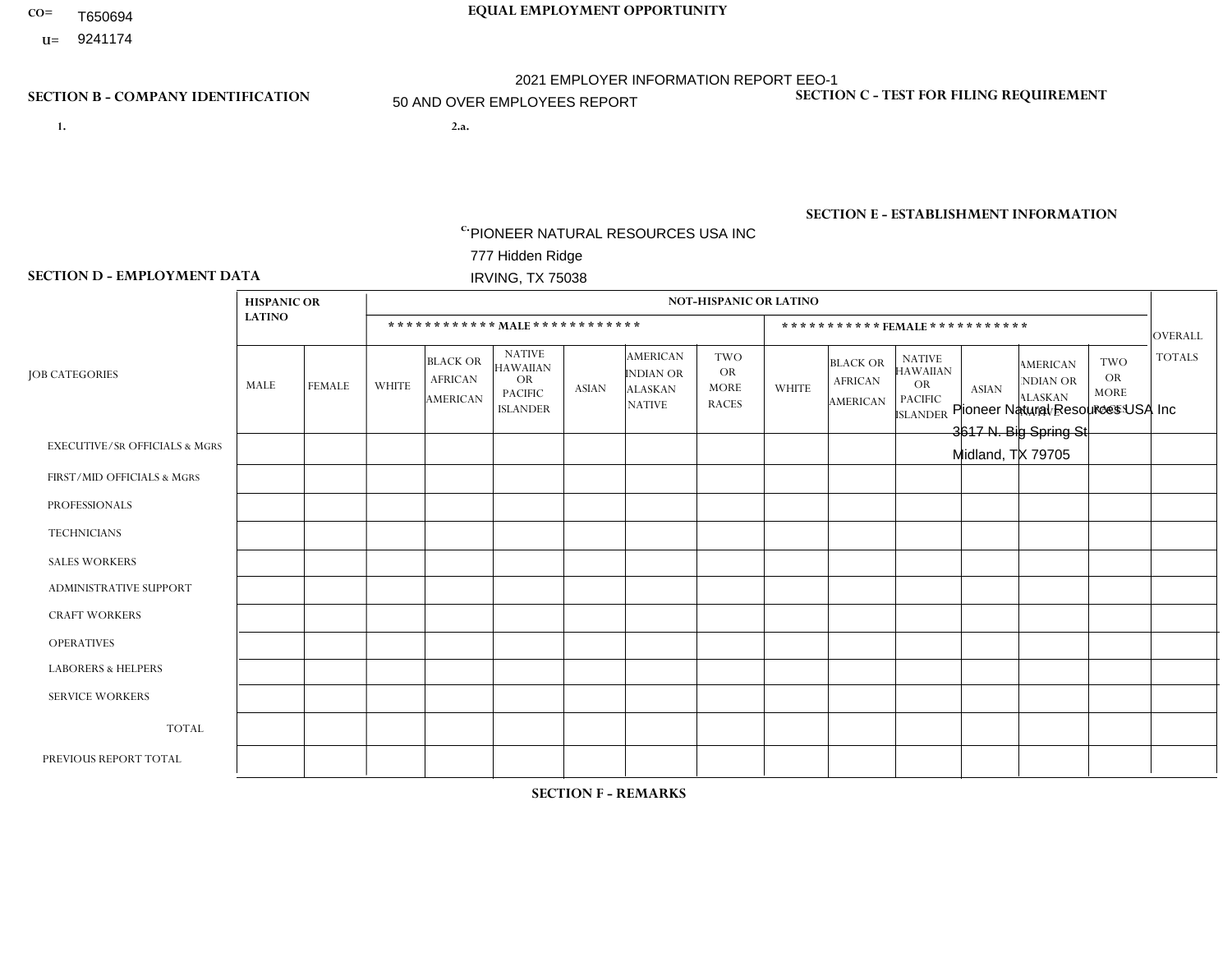- T650694
- **U=**

- **1. 2.a.** PIONEER NATURAL RESOURCES USA INC 777 Hidden Ridge IRVING, TX 75038
- 2.a. Pioneer Natural Resources USA Inc 4815 E. Hwy 80 Midland, TX 79706

EIN= 752516853

## **SECTION B - COMPANY IDENTIFICATION SECTION C - TEST FOR FILING REQUIREMENT**

1- Y 2- N 3- N DUNS= 154679435

# **SECTION E - ESTABLISHMENT INFORMATION c.**

NAICS: 211120 - Crude Petroleum Extraction

### **SECTION D - EMPLOYMENT DATA**

|                                          | <b>HISPANIC OR</b> |                |                |                                                      |                                                                                    |              |                                                                        | NOT-HISPANIC OR LATINO                                 |                |                                               |                                                                                    |              |                                                                       |                                                        |                |
|------------------------------------------|--------------------|----------------|----------------|------------------------------------------------------|------------------------------------------------------------------------------------|--------------|------------------------------------------------------------------------|--------------------------------------------------------|----------------|-----------------------------------------------|------------------------------------------------------------------------------------|--------------|-----------------------------------------------------------------------|--------------------------------------------------------|----------------|
|                                          | <b>LATINO</b>      |                |                |                                                      | ************ MALE ************                                                     |              |                                                                        |                                                        |                |                                               | ***********FEMALE***********                                                       |              |                                                                       |                                                        | <b>OVERALL</b> |
| <b>JOB CATEGORIES</b>                    | MALE               | <b>FEMALE</b>  | <b>WHITE</b>   | <b>BLACK OR</b><br><b>AFRICAN</b><br><b>AMERICAN</b> | <b>NATIVE</b><br><b>HAWAIIAN</b><br><b>OR</b><br><b>PACIFIC</b><br><b>ISLANDER</b> | <b>ASIAN</b> | <b>AMERICAN</b><br><b>INDIAN OR</b><br><b>ALASKAN</b><br><b>NATIVE</b> | <b>TWO</b><br><b>OR</b><br><b>MORE</b><br><b>RACES</b> | <b>WHITE</b>   | <b>BLACK OR</b><br><b>AFRICAN</b><br>AMERICAN | <b>NATIVE</b><br><b>HAWAIIAN</b><br><b>OR</b><br><b>PACIFIC</b><br><b>ISLANDER</b> | <b>ASIAN</b> | <b>AMERICAN</b><br><b>NDIAN OR</b><br><b>ALASKAN</b><br><b>NATIVE</b> | <b>TWO</b><br><b>OR</b><br><b>MORE</b><br><b>RACES</b> | <b>TOTALS</b>  |
| <b>EXECUTIVE/SR OFFICIALS &amp; MGRS</b> | $\Omega$           | $\mathbf 0$    | $\Omega$       | 0                                                    | $\Omega$                                                                           | $\Omega$     | $\Omega$                                                               | $\Omega$                                               | $\Omega$       | $\Omega$                                      | $\Omega$                                                                           | $\Omega$     | $\Omega$                                                              | $\Omega$                                               | $\mathbf{0}$   |
| FIRST/MID OFFICIALS & MGRS               | 22                 | 3              | 60             | $\mathbf{1}$                                         | $\Omega$                                                                           | $\Omega$     |                                                                        | 4                                                      | 3              | $\Omega$                                      | $\Omega$                                                                           | $\Omega$     | $\Omega$                                                              | $\Omega$                                               | 94             |
| <b>PROFESSIONALS</b>                     | 12                 | $\overline{4}$ | 33             | $\overline{c}$                                       | $\Omega$                                                                           |              | 1                                                                      | $\Omega$                                               | 8              | $\Omega$                                      | $\Omega$                                                                           | $\Omega$     | $\Omega$                                                              | $\Omega$                                               | 61             |
| <b>TECHNICIANS</b>                       | $\mathbf 0$        | $\overline{2}$ | $\mathbf 0$    | $\mathbf 0$                                          | $\Omega$                                                                           | $\Omega$     | $\Omega$                                                               | $\mathbf 0$                                            | $\mathbf 0$    | $\mathbf 0$                                   | $\mathbf 0$                                                                        | $\mathbf 0$  | $\Omega$                                                              | $\Omega$                                               | $\overline{2}$ |
| <b>SALES WORKERS</b>                     | $\mathbf 0$        | $\overline{0}$ | $\mathbf 0$    | $\mathbf 0$                                          | $\Omega$                                                                           | $\Omega$     | $\Omega$                                                               | $\Omega$                                               | $\Omega$       | $\Omega$                                      | $\Omega$                                                                           | $\Omega$     | $\Omega$                                                              | $\Omega$                                               | $\mathbf 0$    |
| <b>ADMINISTRATIVE SUPPORT</b>            | 6                  | 8              | $\overline{2}$ | $\mathbf 0$                                          | $\mathbf{0}$                                                                       | $\Omega$     | $\Omega$                                                               | $\Omega$                                               | 13             | $\overline{1}$                                | $\Omega$                                                                           | $\Omega$     |                                                                       | $\Omega$                                               | 31             |
| <b>CRAFT WORKERS</b>                     | 105                | $\mathbf{1}$   | 150            | $\mathbf{1}$                                         | $\Omega$                                                                           | -1           | $\overline{2}$                                                         | $\overline{2}$                                         | $\overline{2}$ | $\overline{1}$                                | $\Omega$                                                                           | $\Omega$     | $\Omega$                                                              | $\Omega$                                               | 265            |
| <b>OPERATIVES</b>                        | 3                  | $\Omega$       | 12             | 0                                                    | $\Omega$                                                                           | $\Omega$     | 1                                                                      |                                                        | $\Omega$       | $\Omega$                                      | $\Omega$                                                                           | $\Omega$     | $\Omega$                                                              | $\Omega$                                               | 17             |
| <b>LABORERS &amp; HELPERS</b>            | $\mathbf 0$        | $\mathbf{0}$   | $\mathbf 0$    | $\mathbf 0$                                          | $\Omega$                                                                           | $\Omega$     | $\Omega$                                                               | $\Omega$                                               | $\Omega$       | $\Omega$                                      | $\Omega$                                                                           | $\Omega$     | $\Omega$                                                              | $\Omega$                                               | 0              |
| <b>SERVICE WORKERS</b>                   | $\mathbf{0}$       | $\mathbf{0}$   | 0              | 0                                                    | $\Omega$                                                                           | $\Omega$     | $\Omega$                                                               | $\Omega$                                               | $\Omega$       | $\Omega$                                      | $\Omega$                                                                           | $\Omega$     | $\Omega$                                                              | $\Omega$                                               | 0              |
| <b>TOTAL</b>                             | 148                | 18             | 257            | 4                                                    | $\mathbf 0$                                                                        | 2            | 5                                                                      | $\overline{7}$                                         | 26             | 2                                             | $\mathbf 0$                                                                        | $\mathbf 0$  |                                                                       | $\mathbf{0}$                                           | 470            |
| PREVIOUS REPORT TOTAL                    | 138                | 24             | 265            | 3                                                    | $\Omega$                                                                           | 3            | $\overline{2}$                                                         | 4                                                      | 27             | $\overline{2}$                                | $\Omega$                                                                           | $\mathbf 0$  |                                                                       | $\mathbf{0}$                                           | 469            |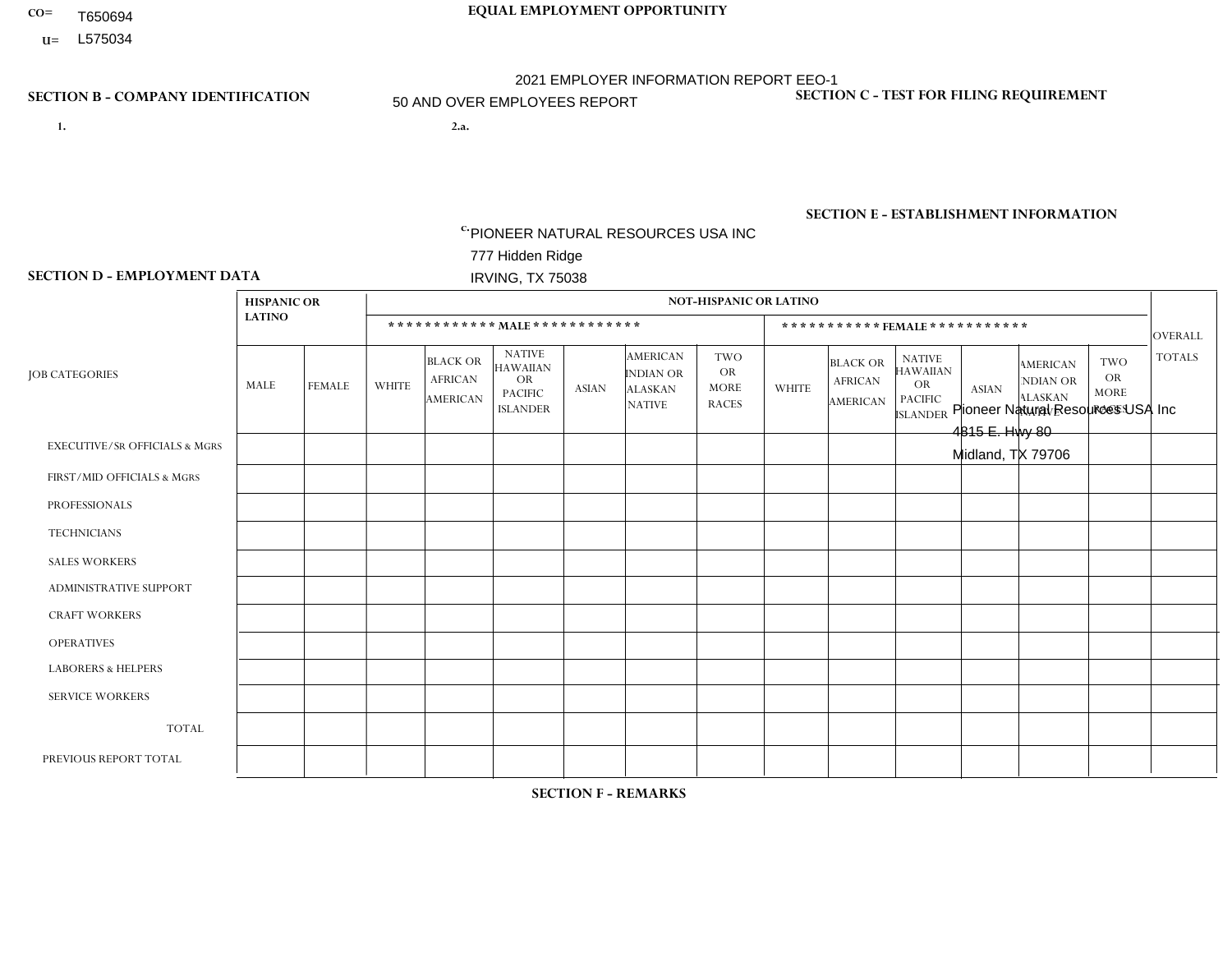- T650694
- **U=** FE19394

- **1. 2.a.** PIONEER NATURAL RESOURCES USA INC 777 Hidden Ridge IRVING, TX 75038
- 2.a. Pioneer Natural Resources USA Inc 1921 US Hwy 67 PO Box 190 Big Lake, TX 76932
	- EIN= 752516853

## **SECTION B - COMPANY IDENTIFICATION SECTION C - TEST FOR FILING REQUIREMENT**

1- Y 2- N 3- N DUNS= 154679435

# **SECTION E - ESTABLISHMENT INFORMATION c.**

NAICS: 211120 - Crude Petroleum Extraction

### **SECTION D - EMPLOYMENT DATA**

|                                          | <b>HISPANIC OR</b> |                |                |                                                      |                                                                                    |              |                                                                        | <b>NOT-HISPANIC OR LATINO</b>                          |              |                                                      |                                                                                    |              |                                                                       |                                                 |                |
|------------------------------------------|--------------------|----------------|----------------|------------------------------------------------------|------------------------------------------------------------------------------------|--------------|------------------------------------------------------------------------|--------------------------------------------------------|--------------|------------------------------------------------------|------------------------------------------------------------------------------------|--------------|-----------------------------------------------------------------------|-------------------------------------------------|----------------|
|                                          | <b>LATINO</b>      |                |                |                                                      | ************ MAIE************                                                      |              |                                                                        |                                                        |              |                                                      | *********** FEMALE ***********                                                     |              |                                                                       |                                                 | <b>OVERALL</b> |
| <b>JOB CATEGORIES</b>                    | MALE               | <b>FEMALE</b>  | <b>WHITE</b>   | <b>BLACK OR</b><br><b>AFRICAN</b><br><b>AMERICAN</b> | <b>NATIVE</b><br><b>HAWAIIAN</b><br><b>OR</b><br><b>PACIFIC</b><br><b>ISLANDER</b> | <b>ASIAN</b> | <b>AMERICAN</b><br><b>INDIAN OR</b><br><b>ALASKAN</b><br><b>NATIVE</b> | <b>TWO</b><br><b>OR</b><br><b>MORE</b><br><b>RACES</b> | <b>WHITE</b> | <b>BLACK OR</b><br><b>AFRICAN</b><br><b>AMERICAN</b> | <b>NATIVE</b><br><b>HAWAIIAN</b><br><b>OR</b><br><b>PACIFIC</b><br><b>ISLANDER</b> | <b>ASIAN</b> | <b>AMERICAN</b><br><b>NDIAN OR</b><br><b>ALASKAN</b><br><b>NATIVE</b> | TWO<br><b>OR</b><br><b>MORE</b><br><b>RACES</b> | <b>TOTALS</b>  |
| <b>EXECUTIVE/SR OFFICIALS &amp; MGRS</b> | $\Omega$           | $\Omega$       | $\mathbf 0$    | $\mathbf 0$                                          | 0                                                                                  | $\mathbf 0$  | $\mathbf 0$                                                            | $\Omega$                                               | $\Omega$     | $\Omega$                                             | $\Omega$                                                                           | $\Omega$     | $\Omega$                                                              | $\Omega$                                        | $\mathbf 0$    |
| FIRST/MID OFFICIALS & MGRS               | 6                  | $\overline{0}$ | 24             | $\mathbf{1}$                                         | 0                                                                                  | $\Omega$     | $\Omega$                                                               | $\Omega$                                               | 2            | $\overline{0}$                                       | $\Omega$                                                                           | $\Omega$     | $\Omega$                                                              | $\Omega$                                        | 33             |
| <b>PROFESSIONALS</b>                     | 4                  | $\Omega$       | 12             | $\mathbf 0$                                          | 0                                                                                  | $\Omega$     | $\Omega$                                                               | $\Omega$                                               |              | $\Omega$                                             | $\Omega$                                                                           | 0            | $\Omega$                                                              | $\Omega$                                        | 17             |
| <b>TECHNICIANS</b>                       | $\Omega$           | $\Omega$       | $\mathbf 0$    | $\mathbf 0$                                          | 0                                                                                  | $\mathbf 0$  | $\mathbf 0$                                                            | $\Omega$                                               |              | $\Omega$                                             | $\Omega$                                                                           | $\Omega$     | $\Omega$                                                              | $\mathbf 0$                                     | $\mathbf{1}$   |
| <b>SALES WORKERS</b>                     | $\Omega$           | $\Omega$       | $\Omega$       | $\mathbf 0$                                          | 0                                                                                  | $\Omega$     | $\Omega$                                                               | $\Omega$                                               | $\Omega$     | $\overline{0}$                                       | $\Omega$                                                                           | $\Omega$     | $\Omega$                                                              | $\mathbf 0$                                     | $\mathbf{0}$   |
| <b>ADMINISTRATIVE SUPPORT</b>            |                    |                | $\overline{2}$ | $\mathbf 0$                                          | 0                                                                                  | $\mathbf 0$  | $\Omega$                                                               | $\Omega$                                               | 6            | $\Omega$                                             | $\Omega$                                                                           | $\Omega$     | $\Omega$                                                              | $\mathbf{1}$                                    | 11             |
| <b>CRAFT WORKERS</b>                     | 32                 | $\Omega$       | 105            | $\mathbf 0$                                          | 0                                                                                  | $\mathbf 0$  | $\Omega$                                                               | $\overline{2}$                                         | $\Omega$     | $\Omega$                                             | $\Omega$                                                                           | $\Omega$     | $\Omega$                                                              | $\Omega$                                        | 139            |
| <b>OPERATIVES</b>                        | $\overline{2}$     | $\overline{0}$ | $\overline{4}$ | $\mathbf 0$                                          | 0                                                                                  | $\mathbf{1}$ | $\mathbf 0$                                                            | $\Omega$                                               | $\Omega$     | $\Omega$                                             | $\Omega$                                                                           | $\Omega$     | $\Omega$                                                              | $\Omega$                                        | $\overline{7}$ |
| <b>LABORERS &amp; HELPERS</b>            | $\Omega$           | $\Omega$       | $\mathbf 0$    | $\mathbf 0$                                          | 0                                                                                  | $\mathbf 0$  | $\Omega$                                                               | $\Omega$                                               | $\Omega$     | $\Omega$                                             | $\Omega$                                                                           | $\Omega$     | $\Omega$                                                              | $\Omega$                                        | $\mathbf 0$    |
| <b>SERVICE WORKERS</b>                   | $\Omega$           | $\mathbf{0}$   | $\mathbf 0$    | $\mathbf 0$                                          | 0                                                                                  | $\mathbf 0$  | $\mathbf 0$                                                            | $\Omega$                                               | $\Omega$     | $\Omega$                                             | $\Omega$                                                                           | $\Omega$     | $\Omega$                                                              | $\Omega$                                        | $\mathbf{0}$   |
| <b>TOTAL</b>                             | 45                 |                | 147            | $\mathbf{1}$                                         | 0                                                                                  | $\mathbf{1}$ | $\mathbf 0$                                                            | $\overline{2}$                                         | 10           | $\Omega$                                             | $\Omega$                                                                           | 0            | $\Omega$                                                              |                                                 | 208            |
| PREVIOUS REPORT TOTAL                    | 39                 | $\overline{2}$ | 136            | $\overline{2}$                                       | 0                                                                                  | $\mathbf{1}$ | $\mathbf 0$                                                            | 2                                                      | 11           | $\Omega$                                             | $\Omega$                                                                           | 0            | $\mathbf 0$                                                           |                                                 | 194            |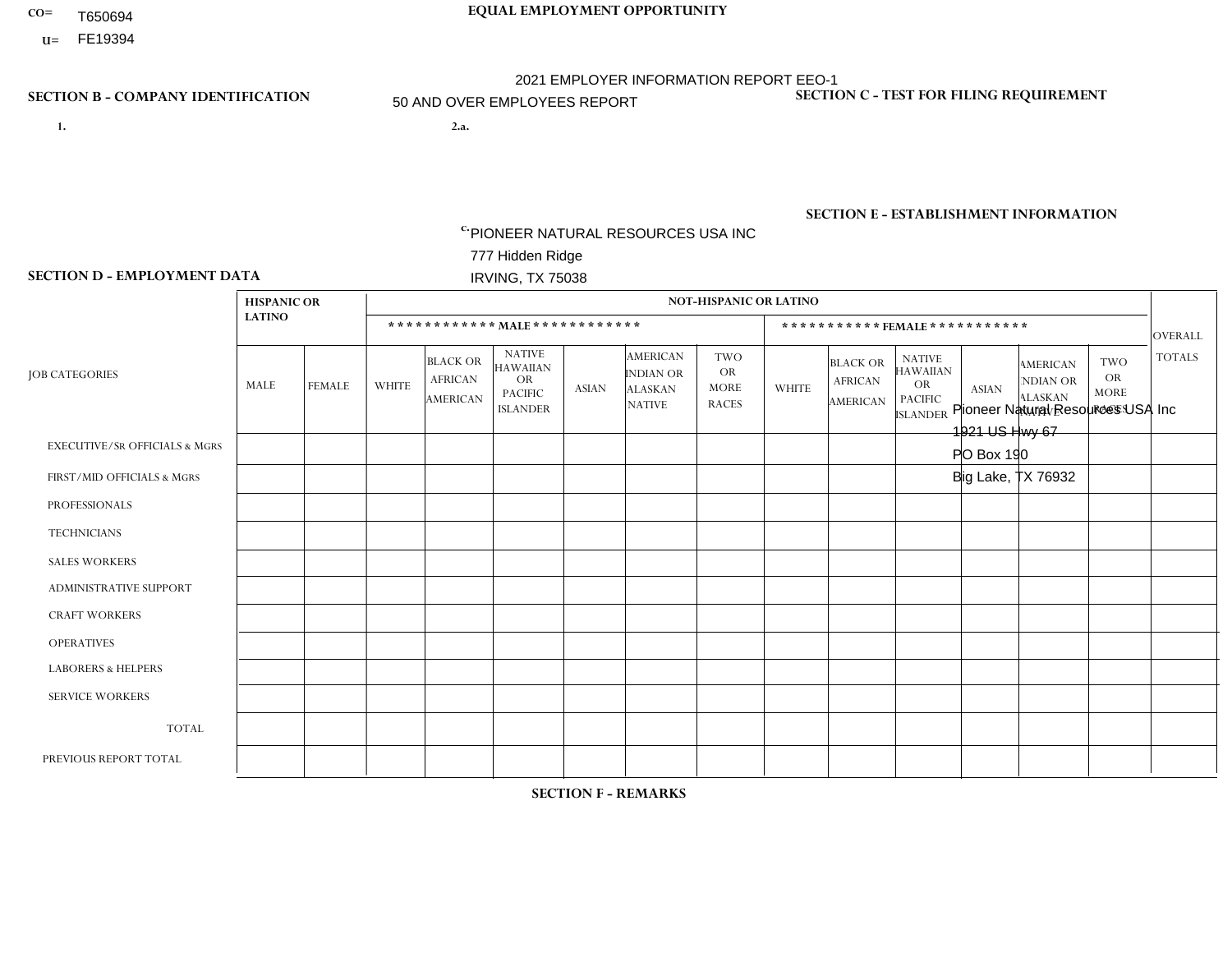- T650694
- **U=**

- **1. 2.a.** PIONEER NATURAL RESOURCES USA INC 777 Hidden Ridge IRVING, TX 75038
- 2.a. Pioneer Natural Resources USA Inc 2625 County Road 180 Midkiff, TX 79755

EIN= 752516853

## **SECTION B - COMPANY IDENTIFICATION SECTION C - TEST FOR FILING REQUIREMENT**

1- Y 2- N 3- N DUNS= 154679435

# **SECTION E - ESTABLISHMENT INFORMATION c.**

NAICS: 211120 - Crude Petroleum Extraction

### **SECTION D - EMPLOYMENT DATA**

|                                          | <b>HISPANIC OR</b> |                |                |                                                      |                                                                                    |                |                                                                        | <b>NOT-HISPANIC OR LATINO</b>                          |              |                                               |                                                                                    |              |                                                                       |                                                        |                |
|------------------------------------------|--------------------|----------------|----------------|------------------------------------------------------|------------------------------------------------------------------------------------|----------------|------------------------------------------------------------------------|--------------------------------------------------------|--------------|-----------------------------------------------|------------------------------------------------------------------------------------|--------------|-----------------------------------------------------------------------|--------------------------------------------------------|----------------|
|                                          | <b>LATINO</b>      |                |                |                                                      | ************ MAIE************                                                      |                |                                                                        |                                                        |              |                                               | ***********FEMALE***********                                                       |              |                                                                       |                                                        | <b>OVERALL</b> |
| <b>JOB CATEGORIES</b>                    | MALE               | <b>FEMALE</b>  | <b>WHITE</b>   | <b>BLACK OR</b><br><b>AFRICAN</b><br><b>AMERICAN</b> | <b>NATIVE</b><br><b>HAWAIIAN</b><br><b>OR</b><br><b>PACIFIC</b><br><b>ISLANDER</b> | <b>ASIAN</b>   | <b>AMERICAN</b><br><b>INDIAN OR</b><br><b>ALASKAN</b><br><b>NATIVE</b> | <b>TWO</b><br><b>OR</b><br><b>MORE</b><br><b>RACES</b> | <b>WHITE</b> | <b>BLACK OR</b><br><b>AFRICAN</b><br>AMERICAN | <b>NATIVE</b><br><b>HAWAIIAN</b><br><b>OR</b><br><b>PACIFIC</b><br><b>ISLANDER</b> | <b>ASIAN</b> | <b>AMERICAN</b><br><b>NDIAN OR</b><br><b>ALASKAN</b><br><b>NATIVE</b> | <b>TWO</b><br><b>OR</b><br><b>MORE</b><br><b>RACES</b> | <b>TOTALS</b>  |
| <b>EXECUTIVE/SR OFFICIALS &amp; MGRS</b> | $\mathbf{0}$       | $\mathbf 0$    | $\mathbf 0$    | 0                                                    | $\Omega$                                                                           | $\Omega$       | 0                                                                      | $\mathbf{0}$                                           | $\Omega$     | $\Omega$                                      | $\Omega$                                                                           | $\Omega$     | $\Omega$                                                              | $\Omega$                                               | $\mathbf 0$    |
| FIRST/MID OFFICIALS & MGRS               | $\overline{7}$     | $\overline{1}$ | 21             | 0                                                    | $\Omega$                                                                           | $\Omega$       | $\Omega$                                                               | $\Omega$                                               | $\Omega$     | $\Omega$                                      | $\Omega$                                                                           | $\Omega$     | $\Omega$                                                              | $\Omega$                                               | 29             |
| <b>PROFESSIONALS</b>                     | 3                  | $\mathbf 0$    | $\overline{7}$ | $\mathbf 0$                                          | $\Omega$                                                                           | $\Omega$       | $\Omega$                                                               | $\Omega$                                               | 3            | $\Omega$                                      | $\Omega$                                                                           | $\Omega$     | $\Omega$                                                              | $\Omega$                                               | 13             |
| <b>TECHNICIANS</b>                       | -1                 | $\overline{0}$ | $\mathbf 0$    | $\mathbf 0$                                          | $\Omega$                                                                           | $\Omega$       | $\Omega$                                                               | $\Omega$                                               | $\Omega$     | $\Omega$                                      | $\Omega$                                                                           | $\Omega$     | $\Omega$                                                              | $\mathbf 0$                                            | $\mathbf{1}$   |
| <b>SALES WORKERS</b>                     | $\mathbf{0}$       | $\mathbf 0$    | $\Omega$       | $\Omega$                                             | $\Omega$                                                                           | $\Omega$       | $\Omega$                                                               | $\Omega$                                               | $\Omega$     | $\Omega$                                      | $\Omega$                                                                           | $\Omega$     | $\Omega$                                                              | $\Omega$                                               | $\mathbf 0$    |
| <b>ADMINISTRATIVE SUPPORT</b>            | $\overline{4}$     | $\overline{2}$ | $\mathbf 0$    | $\mathbf 0$                                          | $\Omega$                                                                           | $\Omega$       | $\Omega$                                                               | $\Omega$                                               | 3            | $\Omega$                                      | $\Omega$                                                                           | $\Omega$     | $\Omega$                                                              | $\Omega$                                               | 9              |
| <b>CRAFT WORKERS</b>                     | 32                 | $\Omega$       | 58             | 4                                                    | $\Omega$                                                                           | $\Omega$       | $\overline{2}$                                                         | $\overline{2}$                                         | $\Omega$     | $\Omega$                                      | $\Omega$                                                                           | $\Omega$     | $\Omega$                                                              | $\Omega$                                               | 98             |
| <b>OPERATIVES</b>                        | 3                  | $\mathbf 0$    | 5              | $\mathbf 0$                                          | $\Omega$                                                                           | $\Omega$       | $\Omega$                                                               | $\Omega$                                               | $\Omega$     | $\Omega$                                      | $\Omega$                                                                           | $\Omega$     | $\Omega$                                                              | $\Omega$                                               | 8              |
| <b>LABORERS &amp; HELPERS</b>            | $\mathbf{0}$       | $\Omega$       | $\Omega$       | 0                                                    | $\Omega$                                                                           | $\Omega$       | $\Omega$                                                               | $\Omega$                                               | $\Omega$     | $\Omega$                                      | $\Omega$                                                                           | $\Omega$     | $\Omega$                                                              | $\Omega$                                               | $\mathbf 0$    |
| <b>SERVICE WORKERS</b>                   | $\mathbf{0}$       | $\overline{0}$ | $\mathbf 0$    | $\mathbf 0$                                          | $\Omega$                                                                           | $\Omega$       | $\Omega$                                                               | $\Omega$                                               | $\Omega$     | $\Omega$                                      | $\Omega$                                                                           | $\Omega$     | $\Omega$                                                              | $\Omega$                                               | $\mathbf 0$    |
| <b>TOTAL</b>                             | 50                 | 3              | 91             | 4                                                    | $\Omega$                                                                           | $\Omega$       | $\overline{2}$                                                         | $\overline{2}$                                         | 6            | $\Omega$                                      | $\Omega$                                                                           | $\mathbf 0$  | $\Omega$                                                              | $\Omega$                                               | 158            |
| PREVIOUS REPORT TOTAL                    | 53                 | 5              | 81             | 5                                                    | $\Omega$                                                                           | $\overline{2}$ | 1                                                                      | $\overline{2}$                                         | 6            | $\Omega$                                      | $\Omega$                                                                           | $\Omega$     | $\Omega$                                                              | $\mathbf 0$                                            | 155            |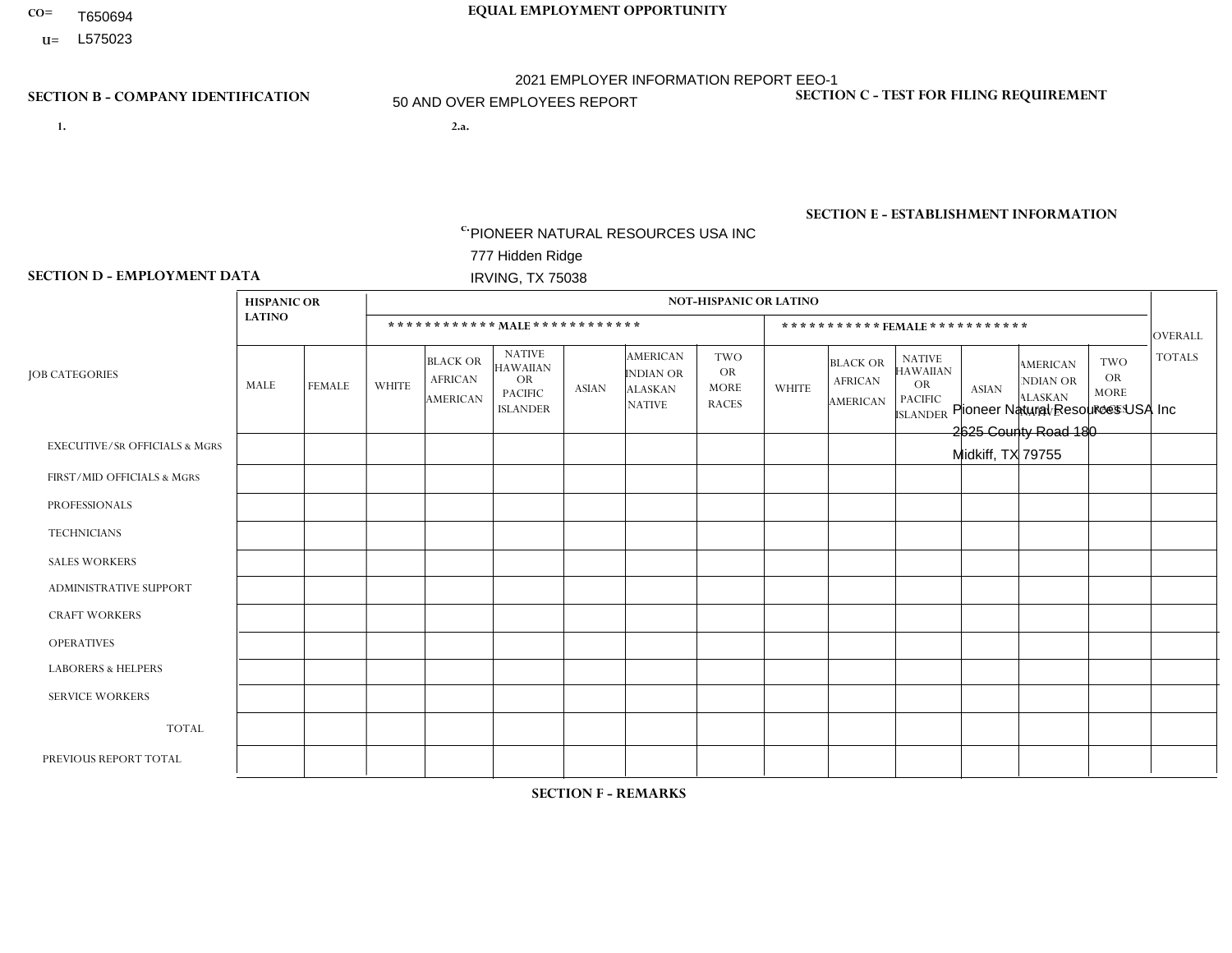- T650694
- **U=**

- **1. 2.a.** PIONEER NATURAL RESOURCES USA INC 777 Hidden Ridge IRVING, TX 75038
- 2.a. Pioneer Natural Resources USA Inc 3617 N. Big Spring St Midland, TX 79705

EIN= 900704487

## **SECTION B - COMPANY IDENTIFICATION SECTION C - TEST FOR FILING REQUIREMENT**

1- Y 2- N 3- N DUNS= 154679435

# **SECTION E - ESTABLISHMENT INFORMATION c.**

NAICS: 211120 - Crude Petroleum Extraction

### **SECTION D - EMPLOYMENT DATA**

|                                          | <b>HISPANIC OR</b> |                |                |                                                      |                                                                                    |              |                                                                        | <b>NOT-HISPANIC OR LATINO</b>                          |              |                                                      |                                                                                    |              |                                                                       |                                                 |                |
|------------------------------------------|--------------------|----------------|----------------|------------------------------------------------------|------------------------------------------------------------------------------------|--------------|------------------------------------------------------------------------|--------------------------------------------------------|--------------|------------------------------------------------------|------------------------------------------------------------------------------------|--------------|-----------------------------------------------------------------------|-------------------------------------------------|----------------|
|                                          | <b>LATINO</b>      |                |                |                                                      | ************ MAIE************                                                      |              |                                                                        |                                                        |              |                                                      | ***********FEMALE ***********                                                      |              |                                                                       |                                                 | <b>OVERALL</b> |
| <b>JOB CATEGORIES</b>                    | MALE               | <b>FEMALE</b>  | <b>WHITE</b>   | <b>BLACK OR</b><br><b>AFRICAN</b><br><b>AMERICAN</b> | <b>NATIVE</b><br><b>HAWAIIAN</b><br><b>OR</b><br><b>PACIFIC</b><br><b>ISLANDER</b> | <b>ASIAN</b> | <b>AMERICAN</b><br><b>INDIAN OR</b><br><b>ALASKAN</b><br><b>NATIVE</b> | <b>TWO</b><br><b>OR</b><br><b>MORE</b><br><b>RACES</b> | <b>WHITE</b> | <b>BLACK OR</b><br><b>AFRICAN</b><br><b>AMERICAN</b> | <b>NATIVE</b><br><b>HAWAIIAN</b><br><b>OR</b><br><b>PACIFIC</b><br><b>ISLANDER</b> | <b>ASIAN</b> | <b>AMERICAN</b><br><b>NDIAN OR</b><br><b>ALASKAN</b><br><b>NATIVE</b> | TWO<br><b>OR</b><br><b>MORE</b><br><b>RACES</b> | <b>TOTALS</b>  |
| <b>EXECUTIVE/SR OFFICIALS &amp; MGRS</b> | $\Omega$           | 0              | $\mathbf 0$    | $\mathbf 0$                                          | $\mathbf 0$                                                                        | $\mathbf 0$  | $\mathbf 0$                                                            | $\Omega$                                               | $\Omega$     | $\Omega$                                             | $\Omega$                                                                           | $\Omega$     | $\mathbf{0}$                                                          | $\mathbf 0$                                     | $\mathbf 0$    |
| FIRST/MID OFFICIALS & MGRS               | $\Omega$           | $\Omega$       | $\mathbf{1}$   | $\Omega$                                             | 0                                                                                  | $\mathbf 0$  | $\Omega$                                                               | $\Omega$                                               | $\Omega$     | $\overline{0}$                                       | $\Omega$                                                                           | 0            | $\Omega$                                                              | $\Omega$                                        | 1              |
| <b>PROFESSIONALS</b>                     | $\Omega$           | $\Omega$       | $\mathbf 0$    | $\Omega$                                             | 0                                                                                  | $\Omega$     | $\Omega$                                                               | $\Omega$                                               | $\Omega$     | $\Omega$                                             | $\Omega$                                                                           | $\Omega$     | $\Omega$                                                              | $\Omega$                                        | $\mathbf 0$    |
| <b>TECHNICIANS</b>                       | $\Omega$           | $\Omega$       | $\mathbf 0$    | $\mathbf 0$                                          | 0                                                                                  | $\mathbf 0$  | $\Omega$                                                               | $\Omega$                                               | $\Omega$     | $\Omega$                                             | $\Omega$                                                                           | $\Omega$     | $\Omega$                                                              | $\Omega$                                        | $\mathbf 0$    |
| <b>SALES WORKERS</b>                     | $\Omega$           | $\overline{0}$ | $\mathbf 0$    | $\mathbf 0$                                          | 0                                                                                  | $\mathbf 0$  | $\mathbf 0$                                                            | $\Omega$                                               | $\Omega$     | $\Omega$                                             | $\Omega$                                                                           | $\Omega$     | $\mathbf 0$                                                           | $\mathbf 0$                                     | $\mathbf{0}$   |
| <b>ADMINISTRATIVE SUPPORT</b>            | 3                  | $\overline{0}$ | 6              | $\mathbf 0$                                          | 0                                                                                  | $\mathbf 0$  | $\mathbf 0$                                                            | $\Omega$                                               | $\Omega$     | $\Omega$                                             | $\Omega$                                                                           | $\Omega$     | $\mathbf 0$                                                           | $\mathbf 0$                                     | 9              |
| <b>CRAFT WORKERS</b>                     |                    | $\overline{2}$ | $\mathbf 0$    | $\mathbf 0$                                          | 0                                                                                  | $\mathbf 0$  | $\mathbf 0$                                                            | $\mathbf 0$                                            |              | $\Omega$                                             | $\Omega$                                                                           | $\Omega$     | $\Omega$                                                              | $\Omega$                                        | $\overline{4}$ |
| <b>OPERATIVES</b>                        | $\Omega$           | $\Omega$       | $\mathbf 0$    | $\mathbf 0$                                          | 0                                                                                  | $\Omega$     | $\Omega$                                                               | $\Omega$                                               | $\Omega$     | $\Omega$                                             | $\Omega$                                                                           | $\Omega$     | $\Omega$                                                              | $\Omega$                                        | $\mathbf 0$    |
| <b>LABORERS &amp; HELPERS</b>            | $\Omega$           | $\Omega$       | $\mathbf 0$    | $\mathbf 0$                                          | 0                                                                                  | $\mathbf 0$  | $\Omega$                                                               | $\Omega$                                               | $\mathbf{0}$ | $\Omega$                                             | $\Omega$                                                                           | $\Omega$     | $\Omega$                                                              | $\Omega$                                        | $\mathbf{0}$   |
| <b>SERVICE WORKERS</b>                   | $\Omega$           | $\Omega$       | $\mathbf 0$    | $\mathbf 0$                                          | 0                                                                                  | $\mathbf 0$  | $\Omega$                                                               | $\Omega$                                               | $\mathbf{0}$ | $\Omega$                                             | $\Omega$                                                                           | $\Omega$     | $\Omega$                                                              | $\Omega$                                        | $\overline{0}$ |
| <b>TOTAL</b>                             | 4                  | $\overline{2}$ | $\overline{7}$ | $\mathbf 0$                                          | 0                                                                                  | $\mathbf 0$  | $\mathbf 0$                                                            | $\mathbf 0$                                            |              | $\Omega$                                             | $\Omega$                                                                           | $\Omega$     | $\Omega$                                                              | $\mathbf 0$                                     | 14             |
| PREVIOUS REPORT TOTAL                    | $\Omega$           |                | $\mathbf{1}$   | $\mathbf 0$                                          | 0                                                                                  | $\mathbf 0$  | $\mathbf 0$                                                            | 0                                                      | $\mathbf 0$  | $\mathbf{0}$                                         | $\Omega$                                                                           | 0            | $\mathbf{0}$                                                          | $\mathbf{0}$                                    | $\overline{2}$ |

**SECTION F - REMARKS**

hiring activity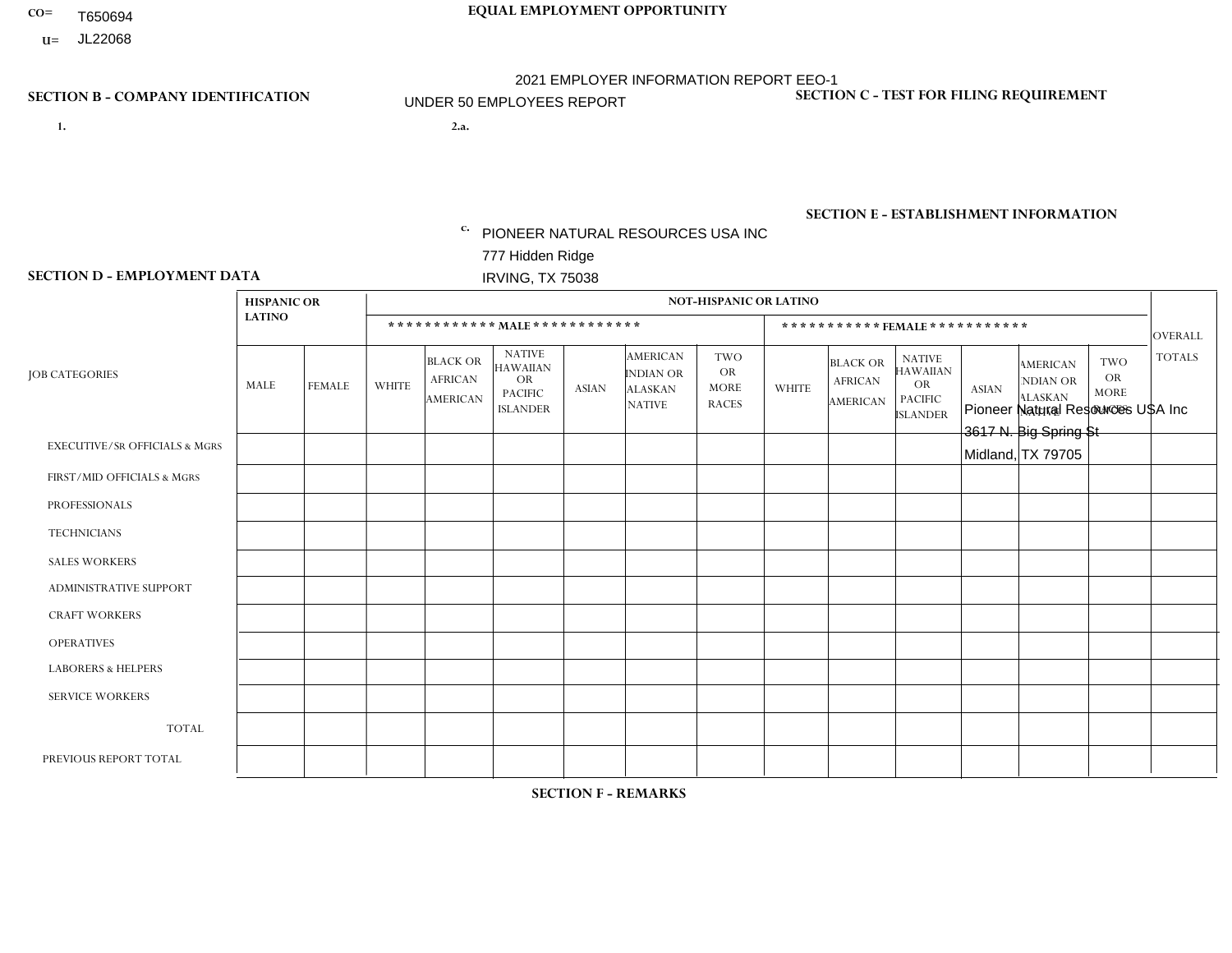- T650694
- **U=**

- **1. 2.a.** PIONEER NATURAL RESOURCES USA INC 777 Hidden Ridge IRVING, TX 75038
- 2.a. Pioneer Water Management LLC 777 Hidden Ridge Irving, TX 75038

EIN= 464309698

## **SECTION B - COMPANY IDENTIFICATION SECTION C - TEST FOR FILING REQUIREMENT**

1- Y 2- N 3- N DUNS= 154679435

## **SECTION E - ESTABLISHMENT INFORMATION c.** NAICS: 213112 - Support Activities for Oil and Gas **Operations**

### **SECTION D - EMPLOYMENT DATA**

|                                          | <b>HISPANIC OR</b> |               |                |                                                      |                                                                              |              |                                                                        | <b>NOT-HISPANIC OR LATINO</b>                          |                |                                                      |                                                                                    |              |                                                                       |                                                        |                |
|------------------------------------------|--------------------|---------------|----------------|------------------------------------------------------|------------------------------------------------------------------------------|--------------|------------------------------------------------------------------------|--------------------------------------------------------|----------------|------------------------------------------------------|------------------------------------------------------------------------------------|--------------|-----------------------------------------------------------------------|--------------------------------------------------------|----------------|
|                                          | <b>LATINO</b>      |               |                |                                                      | ************ MALE ************                                               |              |                                                                        |                                                        |                |                                                      | ***********FEMALE***********                                                       |              |                                                                       |                                                        | <b>OVERALL</b> |
| <b>JOB CATEGORIES</b>                    | MALE               | <b>FEMALE</b> | <b>WHITE</b>   | <b>BLACK OR</b><br><b>AFRICAN</b><br><b>AMERICAN</b> | <b>NATIVE</b><br><b>HAWAIIAN</b><br>OR.<br><b>PACIFIC</b><br><b>ISLANDER</b> | <b>ASIAN</b> | <b>AMERICAN</b><br><b>INDIAN OR</b><br><b>ALASKAN</b><br><b>NATIVE</b> | <b>TWO</b><br><b>OR</b><br><b>MORE</b><br><b>RACES</b> | <b>WHITE</b>   | <b>BLACK OR</b><br><b>AFRICAN</b><br><b>AMERICAN</b> | <b>NATIVE</b><br><b>HAWAIIAN</b><br><b>OR</b><br><b>PACIFIC</b><br><b>ISLANDER</b> | <b>ASIAN</b> | <b>AMERICAN</b><br><b>NDIAN OR</b><br><b>ALASKAN</b><br><b>NATIVE</b> | <b>TWO</b><br><b>OR</b><br><b>MORE</b><br><b>RACES</b> | <b>TOTALS</b>  |
| <b>EXECUTIVE/SR OFFICIALS &amp; MGRS</b> | $\mathbf{0}$       | $\Omega$      | 1              | $\Omega$                                             | $\Omega$                                                                     | $\Omega$     | 0                                                                      | $\Omega$                                               | $\Omega$       | $\Omega$                                             | 0                                                                                  | $\Omega$     | $\Omega$                                                              | $\Omega$                                               | $\mathbf{1}$   |
| FIRST/MID OFFICIALS & MGRS               | $\Omega$           | $\Omega$      | $\mathbf{3}$   | $\Omega$                                             | $\Omega$                                                                     | $\Omega$     | 0                                                                      | $\Omega$                                               | 1              | $\Omega$                                             | $\Omega$                                                                           | $\Omega$     | $\Omega$                                                              | $\Omega$                                               | 4              |
| <b>PROFESSIONALS</b>                     | $\Omega$           | $\mathbf 0$   | 3              | $\Omega$                                             | $\Omega$                                                                     | $\Omega$     | $\Omega$                                                               | $\Omega$                                               | $\overline{2}$ | $\Omega$                                             | $\Omega$                                                                           | $\Omega$     | $\mathbf{0}$                                                          | $\Omega$                                               | 5              |
| <b>TECHNICIANS</b>                       | 0                  | $\mathbf 0$   | $\overline{2}$ | $\Omega$                                             | $\Omega$                                                                     | $\Omega$     | $\Omega$                                                               | $\mathbf 0$                                            | 1              | $\mathbf 0$                                          | $\mathbf 0$                                                                        | $\Omega$     | $\mathbf{0}$                                                          | 1                                                      | $\overline{4}$ |
| <b>SALES WORKERS</b>                     | $\mathbf{0}$       | $\Omega$      | $\Omega$       | $\Omega$                                             | $\Omega$                                                                     | $\Omega$     | $\Omega$                                                               | $\Omega$                                               | $\Omega$       | $\Omega$                                             | $\Omega$                                                                           | $\Omega$     | $\mathbf{0}$                                                          | $\Omega$                                               | $\mathbf 0$    |
| <b>ADMINISTRATIVE SUPPORT</b>            | $\Omega$           | $\Omega$      | $\Omega$       | $\Omega$                                             | $\Omega$                                                                     | $\Omega$     | 0                                                                      | $\Omega$                                               | $\Omega$       | $\Omega$                                             | $\Omega$                                                                           | $\Omega$     | $\Omega$                                                              | $\Omega$                                               | 0              |
| <b>CRAFT WORKERS</b>                     | 4                  | $\Omega$      | 8              | $\Omega$                                             | $\Omega$                                                                     | $\Omega$     | $\Omega$                                                               | $\Omega$                                               | $\Omega$       | $\Omega$                                             | $\Omega$                                                                           | $\Omega$     | $\Omega$                                                              | $\Omega$                                               | 12             |
| <b>OPERATIVES</b>                        | $\Omega$           | $\mathbf 0$   | $\mathbf 0$    | $\Omega$                                             | $\Omega$                                                                     | $\Omega$     | 0                                                                      | $\Omega$                                               | 0              | $\Omega$                                             | $\Omega$                                                                           | $\Omega$     | $\Omega$                                                              | $\Omega$                                               | $\mathbf 0$    |
| <b>LABORERS &amp; HELPERS</b>            | $\mathbf{0}$       | $\Omega$      | $\Omega$       | $\Omega$                                             | $\Omega$                                                                     | $\Omega$     | 0                                                                      | $\Omega$                                               | $\Omega$       | $\Omega$                                             | 0                                                                                  | $\Omega$     | $\Omega$                                                              | $\Omega$                                               | 0              |
| <b>SERVICE WORKERS</b>                   | $\Omega$           | $\mathbf 0$   | 0              | 0                                                    | $\Omega$                                                                     | $\Omega$     | 0                                                                      | $\Omega$                                               | $\Omega$       | $\Omega$                                             | $\Omega$                                                                           | $\Omega$     | $\Omega$                                                              | $\mathbf 0$                                            | 0              |
| <b>TOTAL</b>                             | 4                  | $\mathbf 0$   | 17             | 0                                                    | $\Omega$                                                                     | $\Omega$     | $\Omega$                                                               | $\Omega$                                               | 4              | $\mathbf 0$                                          | $\mathbf 0$                                                                        | $\mathbf 0$  | $\mathbf 0$                                                           | 1                                                      | 26             |
| PREVIOUS REPORT TOTAL                    | 3                  |               | 13             | $\Omega$                                             | $\Omega$                                                                     | $\Omega$     | 0                                                                      | $\Omega$                                               | 4              | $\Omega$                                             | 0                                                                                  | $\Omega$     | $\Omega$                                                              | 1                                                      | 22             |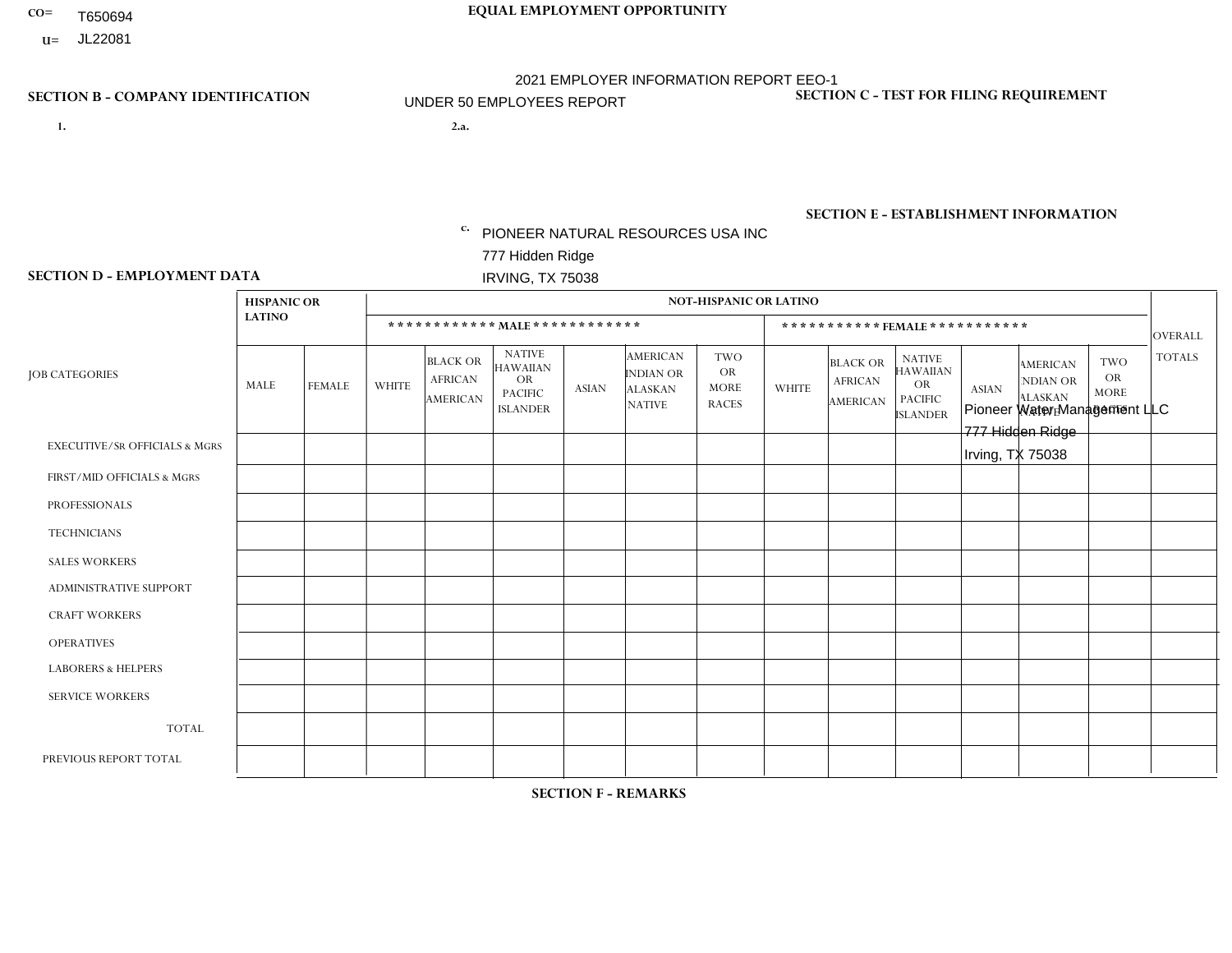- T650694
- **U=**

- **1. 2.a.** PIONEER NATURAL RESOURCES USA INC 777 Hidden Ridge IRVING, TX 75038
- 2.a. Pioneer Natural Resources USA Inc 2901 S Helen Ave Monahans, TX 79756

EIN= 262191014

## **SECTION B - COMPANY IDENTIFICATION SECTION C - TEST FOR FILING REQUIREMENT**

1- Y 2- N 3- N DUNS= 154679435

# **SECTION E - ESTABLISHMENT INFORMATION c.**

NAICS: 211120 - Crude Petroleum Extraction

### **SECTION D - EMPLOYMENT DATA**

|                                          | <b>HISPANIC OR</b> |               |                |                                                      |                                                                                    |              |                                                                 | <b>NOT-HISPANIC OR LATINO</b>                          |              |                                                      |                                                                                    |              |                                                                       |                                                        |                |
|------------------------------------------|--------------------|---------------|----------------|------------------------------------------------------|------------------------------------------------------------------------------------|--------------|-----------------------------------------------------------------|--------------------------------------------------------|--------------|------------------------------------------------------|------------------------------------------------------------------------------------|--------------|-----------------------------------------------------------------------|--------------------------------------------------------|----------------|
|                                          | <b>LATINO</b>      |               |                |                                                      | ************ MALE************                                                      |              |                                                                 |                                                        |              |                                                      | ***********FEMALE***********                                                       |              |                                                                       |                                                        | <b>OVERALL</b> |
| <b>JOB CATEGORIES</b>                    | MALE               | <b>FEMALE</b> | <b>WHITE</b>   | <b>BLACK OR</b><br><b>AFRICAN</b><br><b>AMERICAN</b> | <b>NATIVE</b><br><b>HAWAIIAN</b><br><b>OR</b><br><b>PACIFIC</b><br><b>ISLANDER</b> | <b>ASIAN</b> | <b>AMERICAN</b><br>INDIAN OR<br><b>ALASKAN</b><br><b>NATIVE</b> | <b>TWO</b><br><b>OR</b><br><b>MORE</b><br><b>RACES</b> | <b>WHITE</b> | <b>BLACK OR</b><br><b>AFRICAN</b><br><b>AMERICAN</b> | <b>NATIVE</b><br><b>HAWAIIAN</b><br><b>OR</b><br><b>PACIFIC</b><br><b>ISLANDER</b> | <b>ASIAN</b> | <b>AMERICAN</b><br><b>NDIAN OR</b><br><b>ALASKAN</b><br><b>NATIVE</b> | <b>TWO</b><br><b>OR</b><br><b>MORE</b><br><b>RACES</b> | <b>TOTALS</b>  |
| <b>EXECUTIVE/SR OFFICIALS &amp; MGRS</b> | $\mathbf 0$        | $\mathbf{0}$  | 0              | $\mathbf 0$                                          | 0                                                                                  | 0            | $\Omega$                                                        | $\Omega$                                               | $\Omega$     | $\Omega$                                             | $\Omega$                                                                           | $\mathbf 0$  | $\mathbf{0}$                                                          | $\Omega$                                               | $\mathbf{0}$   |
| FIRST/MID OFFICIALS & MGRS               | 0                  | $\Omega$      | 1              | $\mathbf 0$                                          | $\Omega$                                                                           | $\Omega$     | $\Omega$                                                        | $\Omega$                                               | $\Omega$     | $\Omega$                                             | $\mathbf{0}$                                                                       | $\Omega$     | $\Omega$                                                              | $\Omega$                                               | $\mathbf{1}$   |
| <b>PROFESSIONALS</b>                     | 0                  | $\mathbf 0$   | $\mathbf{1}$   | $\mathbf 0$                                          | $\mathbf 0$                                                                        | $\mathbf 0$  | $\mathbf{0}$                                                    | $\Omega$                                               | $\Omega$     | $\Omega$                                             | $\Omega$                                                                           | $\mathbf{0}$ | $\Omega$                                                              | $\Omega$                                               | $\mathbf{1}$   |
| <b>TECHNICIANS</b>                       | 0                  | $\mathbf 0$   | $\mathbf 0$    | $\mathbf 0$                                          | $\mathbf 0$                                                                        | $\mathbf 0$  | $\Omega$                                                        | $\Omega$                                               | $\Omega$     | 0                                                    | $\mathbf 0$                                                                        | $\mathbf 0$  | $\Omega$                                                              | $\Omega$                                               | $\mathbf 0$    |
| <b>SALES WORKERS</b>                     | 0                  | $\mathbf 0$   | $\mathbf 0$    | $\mathbf 0$                                          | $\mathbf 0$                                                                        | $\Omega$     | $\Omega$                                                        | $\Omega$                                               | $\Omega$     | $\Omega$                                             | $\Omega$                                                                           | $\Omega$     | $\Omega$                                                              | $\Omega$                                               | $\mathbf 0$    |
| <b>ADMINISTRATIVE SUPPORT</b>            | $\Omega$           | $\Omega$      | $\mathbf 0$    | $\mathbf 0$                                          | $\Omega$                                                                           | $\Omega$     | $\Omega$                                                        | $\Omega$                                               | $\Omega$     | $\Omega$                                             | $\Omega$                                                                           | $\Omega$     | $\Omega$                                                              | $\mathbf{0}$                                           | $\mathbf 0$    |
| <b>CRAFT WORKERS</b>                     | 0                  | $\Omega$      | $\mathbf 0$    | $\mathbf 0$                                          | $\mathbf 0$                                                                        | $\mathbf{0}$ | $\Omega$                                                        | $\Omega$                                               | $\Omega$     | $\Omega$                                             | $\Omega$                                                                           | $\Omega$     | $\Omega$                                                              | $\mathbf{0}$                                           | $\mathbf{0}$   |
| <b>OPERATIVES</b>                        | 0                  | $\Omega$      | $\mathbf 0$    | 0                                                    | $\mathbf 0$                                                                        | $\mathbf 0$  | $\Omega$                                                        | $\Omega$                                               | $\Omega$     | $\Omega$                                             | $\Omega$                                                                           | $\Omega$     | $\Omega$                                                              | $\mathbf{0}$                                           | $\mathbf{0}$   |
| <b>LABORERS &amp; HELPERS</b>            | 0                  | $\mathbf{0}$  | $\mathbf 0$    | $\mathbf 0$                                          | $\mathbf 0$                                                                        | $\mathbf 0$  | $\mathbf{0}$                                                    | $\Omega$                                               | $\Omega$     | $\Omega$                                             | $\mathbf{0}$                                                                       | $\mathbf{0}$ | $\Omega$                                                              | $\mathbf{0}$                                           | $\mathbf{0}$   |
| <b>SERVICE WORKERS</b>                   | 0                  | $\Omega$      | $\mathbf 0$    | $\mathbf 0$                                          | $\mathbf 0$                                                                        | $\mathbf{0}$ | $\Omega$                                                        | $\Omega$                                               | $\Omega$     | $\Omega$                                             | $\Omega$                                                                           | $\Omega$     | $\Omega$                                                              | $\Omega$                                               | $\mathbf{0}$   |
| <b>TOTAL</b>                             | $\mathbf 0$        | $\mathbf{0}$  | $\overline{c}$ | $\mathbf 0$                                          | $\mathbf 0$                                                                        | $\mathbf{0}$ | $\Omega$                                                        | $\Omega$                                               | $\Omega$     | $\Omega$                                             | $\mathbf 0$                                                                        | $\mathbf{0}$ | 0                                                                     | 0                                                      | 2              |
| PREVIOUS REPORT TOTAL                    |                    |               |                |                                                      |                                                                                    |              |                                                                 |                                                        |              |                                                      |                                                                                    |              |                                                                       |                                                        |                |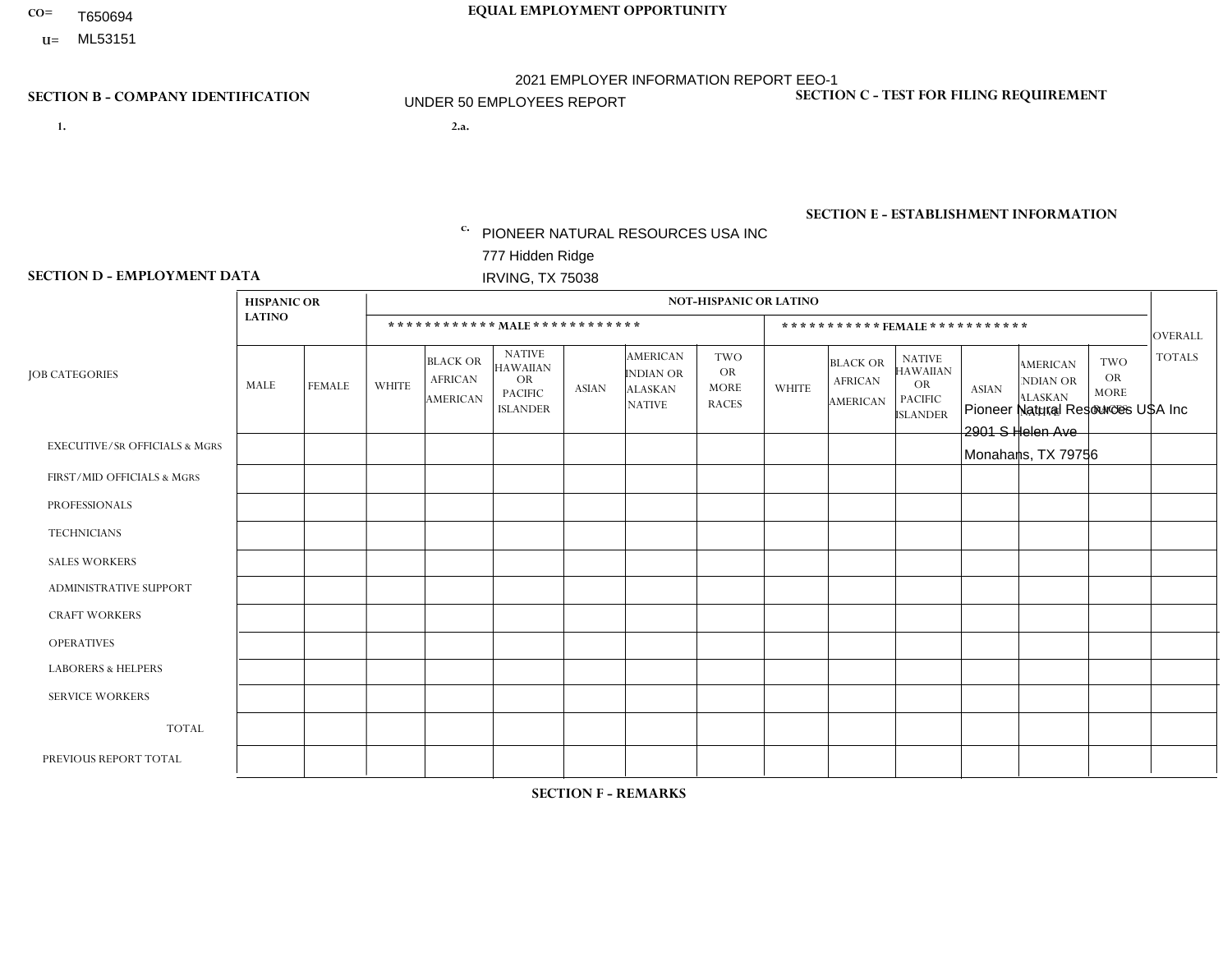- T650694
- **U=**

- **1. 2.a.** PIONEER NATURAL RESOURCES USA INC 777 Hidden Ridge IRVING, TX 75038
- 2.a. Pioneer Natural Resources USA Inc 15555 US HWY 77N Victoria, TX 77904

EIN= 752516853

## **SECTION B - COMPANY IDENTIFICATION SECTION C - TEST FOR FILING REQUIREMENT**

1- Y 2- N 3- N DUNS= 154679435

# **SECTION E - ESTABLISHMENT INFORMATION c.**

NAICS: 211120 - Crude Petroleum Extraction

### **SECTION D - EMPLOYMENT DATA**

|                                          | <b>HISPANIC OR</b> |                |              |                                                      |                                                                                    |              |                                                                 | <b>NOT-HISPANIC OR LATINO</b>                          |              |                                               |                                                                                    |              |                                                                       |                                                        |               |
|------------------------------------------|--------------------|----------------|--------------|------------------------------------------------------|------------------------------------------------------------------------------------|--------------|-----------------------------------------------------------------|--------------------------------------------------------|--------------|-----------------------------------------------|------------------------------------------------------------------------------------|--------------|-----------------------------------------------------------------------|--------------------------------------------------------|---------------|
|                                          | <b>LATINO</b>      |                |              |                                                      | ************ MALE ************                                                     |              |                                                                 |                                                        |              |                                               | ***********FEMALE***********                                                       |              |                                                                       |                                                        | OVERALL       |
| <b>JOB CATEGORIES</b>                    | MALE               | <b>FEMALE</b>  | <b>WHITE</b> | <b>BLACK OR</b><br><b>AFRICAN</b><br><b>AMERICAN</b> | <b>NATIVE</b><br><b>HAWAIIAN</b><br><b>OR</b><br><b>PACIFIC</b><br><b>ISLANDER</b> | <b>ASIAN</b> | <b>AMERICAN</b><br>INDIAN OR<br><b>ALASKAN</b><br><b>NATIVE</b> | <b>TWO</b><br><b>OR</b><br><b>MORE</b><br><b>RACES</b> | <b>WHITE</b> | <b>BLACK OR</b><br><b>AFRICAN</b><br>AMERICAN | <b>NATIVE</b><br><b>HAWAIIAN</b><br><b>OR</b><br><b>PACIFIC</b><br><b>ISLANDER</b> | <b>ASIAN</b> | <b>AMERICAN</b><br><b>NDIAN OR</b><br><b>ALASKAN</b><br><b>NATIVE</b> | <b>TWO</b><br><b>OR</b><br><b>MORE</b><br><b>RACES</b> | <b>TOTALS</b> |
| <b>EXECUTIVE/SR OFFICIALS &amp; MGRS</b> | $\mathbf 0$        | $\mathbf 0$    | $\mathbf 0$  | $\mathbf 0$                                          | $\mathbf 0$                                                                        | $\Omega$     | $\Omega$                                                        | $\Omega$                                               | $\Omega$     | $\mathbf 0$                                   | $\Omega$                                                                           | $\mathbf 0$  | $\Omega$                                                              | $\Omega$                                               | $\mathbf 0$   |
| FIRST/MID OFFICIALS & MGRS               | $\mathbf{0}$       | $\mathbf{0}$   | $\mathbf 0$  | 0                                                    | $\Omega$                                                                           | $\Omega$     | $\Omega$                                                        | $\Omega$                                               | $\Omega$     | $\Omega$                                      | $\Omega$                                                                           | $\Omega$     | $\Omega$                                                              | $\Omega$                                               | $\mathbf 0$   |
| <b>PROFESSIONALS</b>                     | $\mathbf 0$        | $\mathbf 0$    | $\mathbf 0$  | $\mathbf 0$                                          | $\Omega$                                                                           | $\Omega$     | $\Omega$                                                        | $\Omega$                                               | $\Omega$     | $\Omega$                                      | $\Omega$                                                                           | $\mathbf 0$  | $\Omega$                                                              | $\Omega$                                               | $\mathbf 0$   |
| <b>TECHNICIANS</b>                       | $\mathbf 0$        | $\overline{0}$ | $\mathbf 0$  | $\mathbf 0$                                          | $\Omega$                                                                           | $\Omega$     | $\Omega$                                                        | $\Omega$                                               | $\Omega$     | $\Omega$                                      | $\Omega$                                                                           | $\Omega$     | $\Omega$                                                              | $\Omega$                                               | $\mathbf 0$   |
| <b>SALES WORKERS</b>                     | $\mathbf 0$        | 0              | $\mathbf 0$  | 0                                                    | $\Omega$                                                                           | $\Omega$     | $\Omega$                                                        | $\Omega$                                               | $\Omega$     | $\Omega$                                      | $\Omega$                                                                           | $\Omega$     | $\Omega$                                                              | $\Omega$                                               | $\mathbf 0$   |
| ADMINISTRATIVE SUPPORT                   | $\mathbf 0$        | $\mathbf 0$    | $\mathbf 0$  | $\mathbf 0$                                          | $\Omega$                                                                           | $\Omega$     | $\Omega$                                                        | $\Omega$                                               | $\Omega$     | $\Omega$                                      | $\Omega$                                                                           | $\Omega$     | $\Omega$                                                              | $\Omega$                                               | $\mathbf 0$   |
| <b>CRAFT WORKERS</b>                     | $\mathbf{0}$       | $\mathbf 0$    | $\mathbf{1}$ | $\mathbf 0$                                          | $\Omega$                                                                           | $\Omega$     | $\Omega$                                                        | $\Omega$                                               | $\Omega$     | $\Omega$                                      | $\Omega$                                                                           | $\Omega$     | $\Omega$                                                              | $\Omega$                                               | $\mathbf{1}$  |
| <b>OPERATIVES</b>                        | $\mathbf 0$        | $\overline{0}$ | $\mathbf 0$  | $\mathbf 0$                                          | $\Omega$                                                                           | $\Omega$     | $\Omega$                                                        | $\Omega$                                               | $\Omega$     | $\Omega$                                      | $\Omega$                                                                           | $\Omega$     | $\Omega$                                                              | $\Omega$                                               | $\mathbf 0$   |
| <b>LABORERS &amp; HELPERS</b>            | $\Omega$           | $\Omega$       | $\Omega$     | 0                                                    | $\Omega$                                                                           | $\Omega$     | $\Omega$                                                        | $\Omega$                                               | $\Omega$     | $\Omega$                                      | $\Omega$                                                                           | $\Omega$     | $\Omega$                                                              | $\Omega$                                               | $\mathbf 0$   |
| <b>SERVICE WORKERS</b>                   | $\mathbf 0$        | $\mathbf 0$    | 0            | 0                                                    | $\Omega$                                                                           | $\Omega$     | $\Omega$                                                        | $\Omega$                                               | $\Omega$     | $\Omega$                                      | $\Omega$                                                                           | $\Omega$     | $\Omega$                                                              | $\Omega$                                               | 0             |
| <b>TOTAL</b>                             | $\mathbf 0$        | 0              | $\mathbf{1}$ | 0                                                    | $\mathbf 0$                                                                        | $\Omega$     | $\Omega$                                                        | $\Omega$                                               | 0            | $\mathbf 0$                                   | $\mathbf 0$                                                                        | $\mathbf 0$  | $\mathbf 0$                                                           | $\mathbf 0$                                            | $\mathbf{1}$  |
| PREVIOUS REPORT TOTAL                    | $\mathbf 0$        | $\mathbf 0$    | 1            | 0                                                    | $\Omega$                                                                           | $\Omega$     | 0                                                               | $\Omega$                                               | $\Omega$     | $\Omega$                                      | $\Omega$                                                                           | $\Omega$     | $\Omega$                                                              | $\mathbf 0$                                            | $\mathbf{1}$  |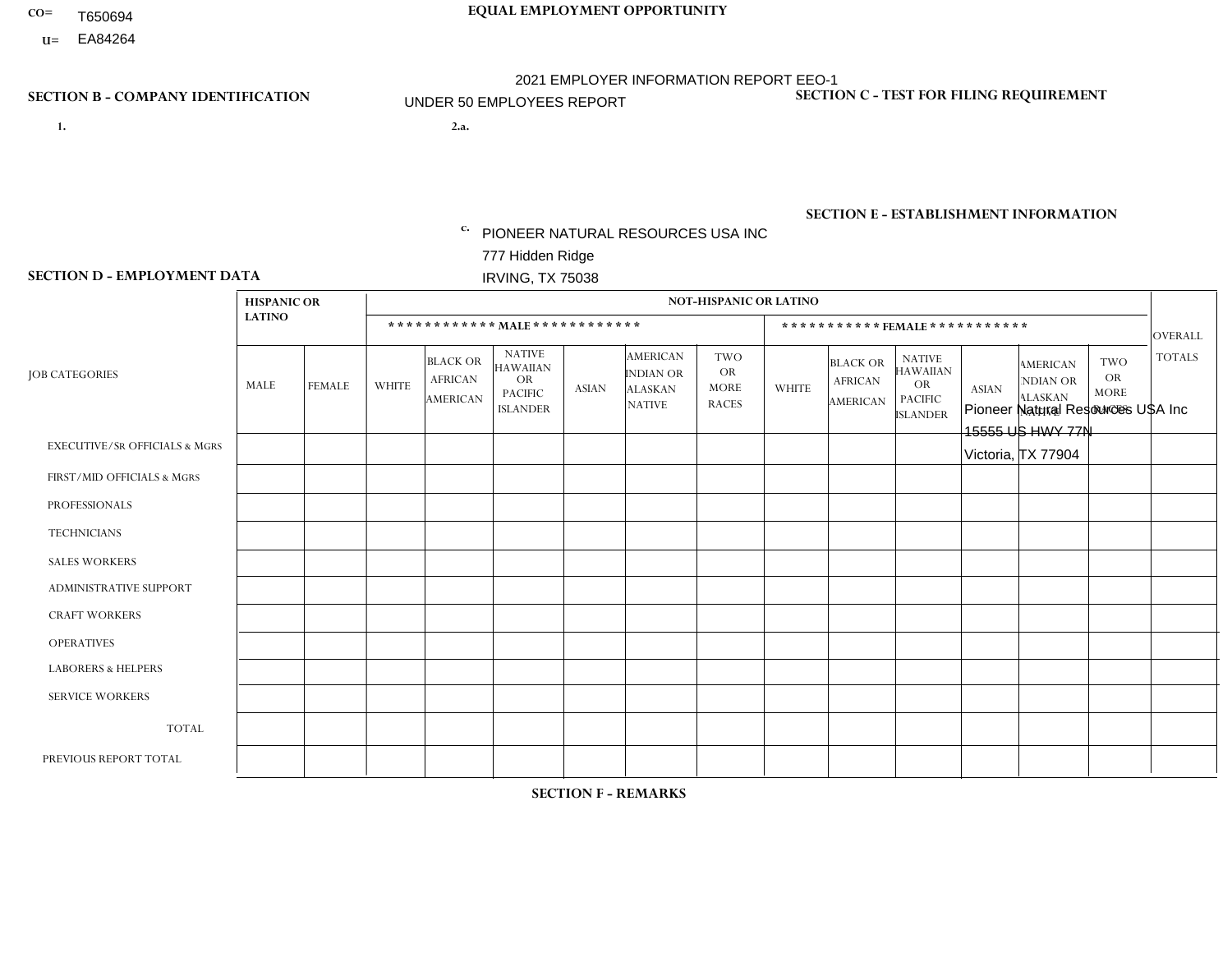- T650694
- **U=**

- **1. 2.a.** PIONEER NATURAL RESOURCES USA INC 777 Hidden Ridge IRVING, TX 75038
- 2.a. Pioneer Natural Resources USA Inc 1401 17th Street Denver, CO 80202

EIN= 752516853

## **SECTION B - COMPANY IDENTIFICATION SECTION C - TEST FOR FILING REQUIREMENT**

1- Y 2- N 3- N DUNS= 154679435

# **SECTION E - ESTABLISHMENT INFORMATION c.**

NAICS: 211120 - Crude Petroleum Extraction

### **SECTION D - EMPLOYMENT DATA**

|                                          | <b>HISPANIC OR</b> |               |                |                                                      |                                                                                    |              |                                                                 | <b>NOT-HISPANIC OR LATINO</b>                          |              |                                                      |                                                                                    |              |                                                                       |                                                        |                |
|------------------------------------------|--------------------|---------------|----------------|------------------------------------------------------|------------------------------------------------------------------------------------|--------------|-----------------------------------------------------------------|--------------------------------------------------------|--------------|------------------------------------------------------|------------------------------------------------------------------------------------|--------------|-----------------------------------------------------------------------|--------------------------------------------------------|----------------|
|                                          | <b>LATINO</b>      |               |                |                                                      | ************ MAIE************                                                      |              |                                                                 |                                                        |              |                                                      | ***********FEMALE ***********                                                      |              |                                                                       |                                                        | <b>OVERALL</b> |
| <b>JOB CATEGORIES</b>                    | MALE               | <b>FEMALE</b> | <b>WHITE</b>   | <b>BLACK OR</b><br><b>AFRICAN</b><br><b>AMERICAN</b> | <b>NATIVE</b><br><b>HAWAIIAN</b><br><b>OR</b><br><b>PACIFIC</b><br><b>ISLANDER</b> | <b>ASIAN</b> | <b>AMERICAN</b><br>INDIAN OR<br><b>ALASKAN</b><br><b>NATIVE</b> | <b>TWO</b><br><b>OR</b><br><b>MORE</b><br><b>RACES</b> | <b>WHITE</b> | <b>BLACK OR</b><br><b>AFRICAN</b><br><b>AMERICAN</b> | <b>NATIVE</b><br><b>HAWAIIAN</b><br><b>OR</b><br><b>PACIFIC</b><br><b>ISLANDER</b> | <b>ASIAN</b> | <b>AMERICAN</b><br><b>NDIAN OR</b><br><b>ALASKAN</b><br><b>NATIVE</b> | <b>TWO</b><br><b>OR</b><br><b>MORE</b><br><b>RACES</b> | <b>TOTALS</b>  |
| <b>EXECUTIVE/SR OFFICIALS &amp; MGRS</b> | $\Omega$           | $\Omega$      | $\mathbf 0$    | $\mathbf 0$                                          | $\mathbf 0$                                                                        | $\mathbf 0$  | $\Omega$                                                        | $\Omega$                                               | $\Omega$     | $\Omega$                                             | $\mathbf{0}$                                                                       | $\Omega$     | $\mathbf{0}$                                                          | $\Omega$                                               | $\mathbf{0}$   |
| FIRST/MID OFFICIALS & MGRS               | 0                  | $\Omega$      | $\overline{1}$ | $\mathbf 0$                                          | $\Omega$                                                                           | $\Omega$     | $\Omega$                                                        | $\Omega$                                               | $\Omega$     | $\Omega$                                             | $\Omega$                                                                           | $\mathbf{0}$ | $\Omega$                                                              | $\Omega$                                               | $\mathbf{1}$   |
| <b>PROFESSIONALS</b>                     | 0                  | $\mathbf 0$   | $\mathbf 0$    | $\mathbf 0$                                          | $\mathbf 0$                                                                        | $\Omega$     | $\mathbf{0}$                                                    | $\Omega$                                               | $\Omega$     | $\Omega$                                             | $\Omega$                                                                           | $\mathbf{0}$ | $\Omega$                                                              | $\mathbf{0}$                                           | $\mathbf 0$    |
| <b>TECHNICIANS</b>                       | 0                  | $\mathbf 0$   | $\mathbf 0$    | $\mathbf 0$                                          | $\Omega$                                                                           | $\Omega$     | $\mathbf{0}$                                                    | $\Omega$                                               | $\Omega$     | $\Omega$                                             | $\Omega$                                                                           | $\Omega$     | $\Omega$                                                              | $\Omega$                                               | $\mathbf 0$    |
| <b>SALES WORKERS</b>                     | 0                  | $\mathbf 0$   | $\mathbf 0$    | $\mathbf 0$                                          | $\mathbf 0$                                                                        | $\mathbf 0$  | $\Omega$                                                        | $\Omega$                                               | $\Omega$     | $\Omega$                                             | $\mathbf{0}$                                                                       | $\mathbf{0}$ | $\mathbf{0}$                                                          | $\Omega$                                               | $\mathbf 0$    |
| ADMINISTRATIVE SUPPORT                   | 0                  | $\Omega$      | $\mathbf 0$    | $\mathbf 0$                                          | $\Omega$                                                                           | $\Omega$     | $\Omega$                                                        | $\Omega$                                               | $\Omega$     | $\Omega$                                             | $\Omega$                                                                           | $\mathbf{0}$ | $\Omega$                                                              | $\mathbf{0}$                                           | $\Omega$       |
| <b>CRAFT WORKERS</b>                     | 0                  | $\Omega$      | $\mathbf 0$    | $\mathbf 0$                                          | $\mathbf 0$                                                                        | $\mathbf 0$  | $\mathbf{0}$                                                    | $\Omega$                                               | $\Omega$     | $\Omega$                                             | $\Omega$                                                                           | $\Omega$     | $\Omega$                                                              | $\Omega$                                               | $\mathbf{0}$   |
| <b>OPERATIVES</b>                        | 0                  | $\Omega$      | $\mathbf{0}$   | $\Omega$                                             | $\Omega$                                                                           | $\Omega$     | $\Omega$                                                        | $\Omega$                                               | $\Omega$     | $\Omega$                                             | $\Omega$                                                                           | $\Omega$     | $\Omega$                                                              | $\mathbf{0}$                                           | $\overline{0}$ |
| <b>LABORERS &amp; HELPERS</b>            | 0                  | $\Omega$      | $\mathbf 0$    | $\mathbf 0$                                          | $\mathbf 0$                                                                        | $\Omega$     | $\Omega$                                                        | $\Omega$                                               | $\Omega$     | $\Omega$                                             | $\Omega$                                                                           | $\Omega$     | $\Omega$                                                              | $\Omega$                                               | $\overline{0}$ |
| <b>SERVICE WORKERS</b>                   | 0                  | $\mathbf 0$   | $\mathbf 0$    | $\mathbf 0$                                          | 0                                                                                  | $\mathbf 0$  | $\Omega$                                                        | $\Omega$                                               | $\Omega$     | $\Omega$                                             | $\Omega$                                                                           | $\Omega$     | $\mathbf{0}$                                                          | $\Omega$                                               | $\mathbf 0$    |
| <b>TOTAL</b>                             | $\Omega$           | $\mathbf 0$   | $\overline{1}$ | $\mathbf 0$                                          | $\mathbf 0$                                                                        | $\mathbf 0$  | $\Omega$                                                        | $\Omega$                                               | $\Omega$     | $\Omega$                                             | $\Omega$                                                                           | $\Omega$     | $\Omega$                                                              | $\Omega$                                               | $\mathbf{1}$   |
| PREVIOUS REPORT TOTAL                    | 0                  | $\mathbf 0$   | 1              | $\mathbf 0$                                          | $\mathbf 0$                                                                        | $\Omega$     | $\Omega$                                                        | $\Omega$                                               | $\Omega$     | $\Omega$                                             | $\Omega$                                                                           | $\Omega$     | $\mathbf{0}$                                                          | $\mathbf{0}$                                           | $\mathbf{1}$   |